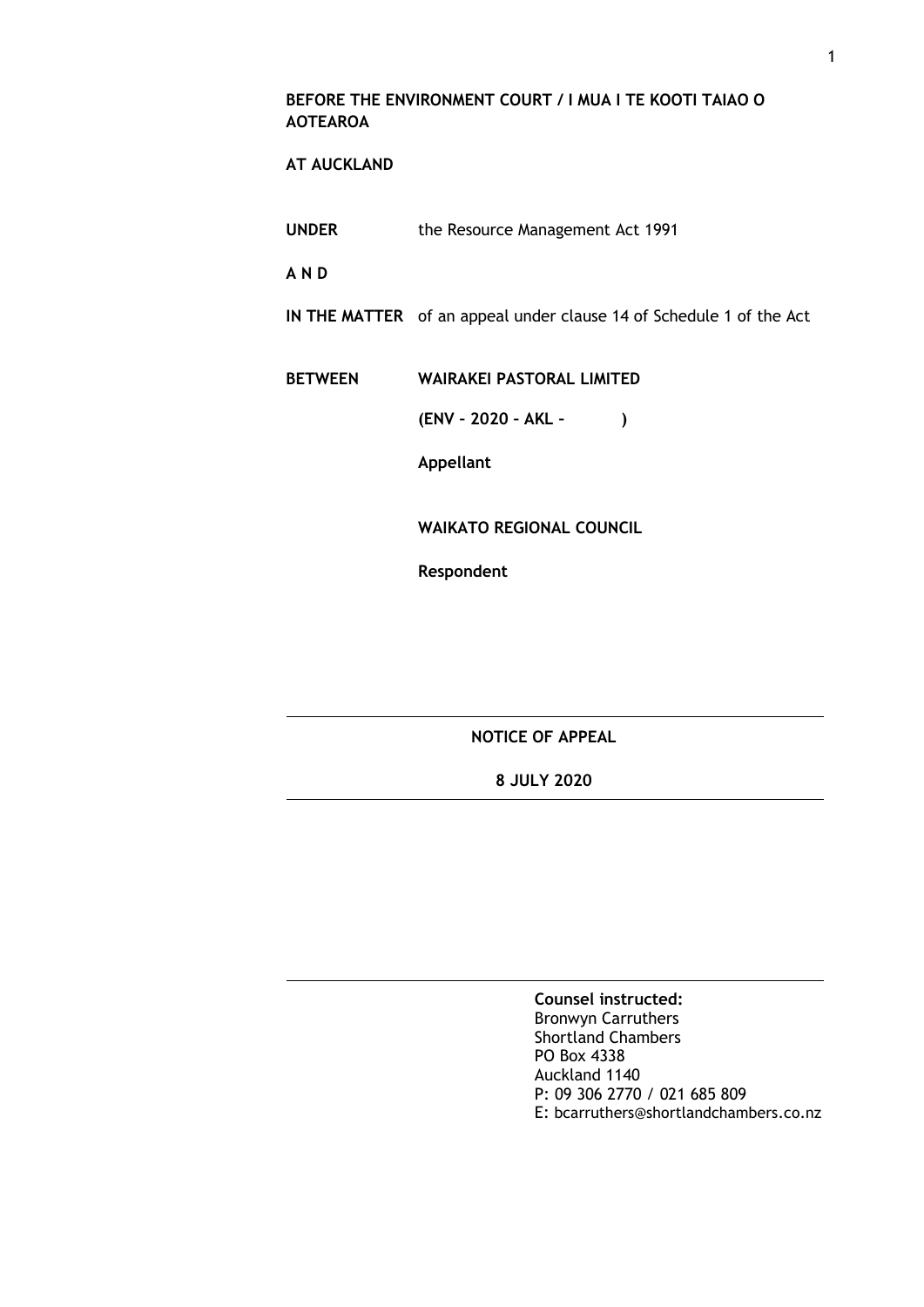# **TO: THE REGISTRAR ENVIRONMENT COURT AUCKLAND**

- **1. WAIRAKEI PASTORAL LIMITED (WPL**) appeals against part of the decision of Waikato Regional Council on Proposed Plan Change 1 – Waikato and Waipa River Catchments to the Waikato Regional Plan as amended by Variation 1 (**PC1**).
- **2.** WPL:
	- a. Made a submission on PC1 in 2016;
	- b. Made a submission on Variation 1 to PC1 in 2018; and
	- c. Made a further submission on PC1 as amended by Variation 1 in 2018.
- **3.** WPL is not a trade competitor for the purposes of section 308D of the Act.
- **4.** WPL received notice of the decision on 22 April 2020.
- **5.** The decision made by Waikato Regional Council accepted in full the recommendations of the Independent Commissioners appointed by the Council to hear and consider all submissions and further submissions on PC1 (**Decision**).

## **Parts of Decision of Particular Concern to WPL**

- **6.** WPL is largely supportive of the Decision. In particular:
	- a. WPL strongly supports Te Ture Whaimana o Te Awa o Waikato and the need to restore and protect the permanent and intermittent waterbodies within the PC1 catchments within a generation.
	- b. WPL strongly supports PC1 as being an important first step towards achieving that ultimate objective.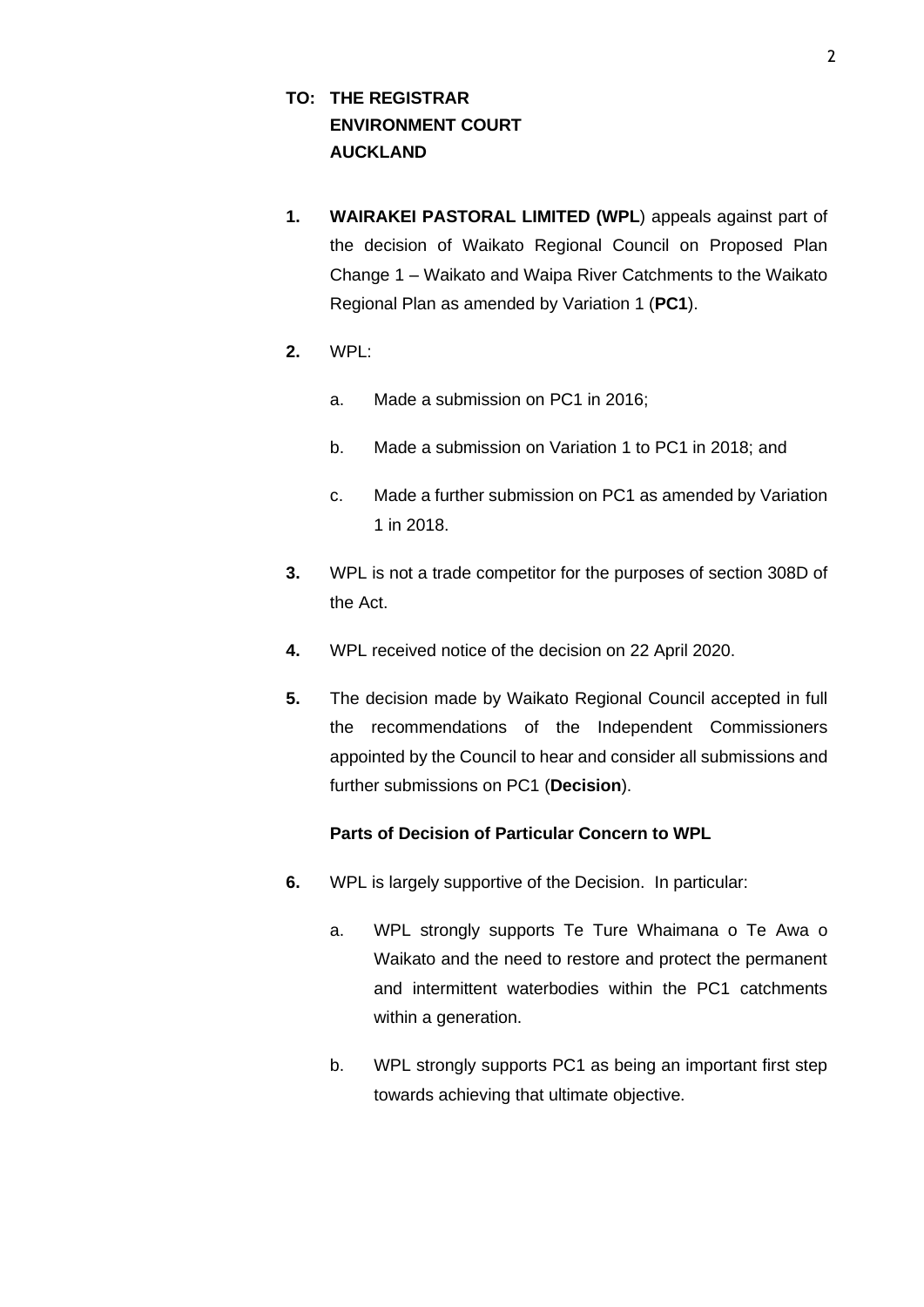- **7.** The discrete parts of the Decision of concern to WPL are:
	- a. The confusion created by the use of the term springs without reference to the permanent or intermittent nature of the water bodies being protected by PC1, including in Objective 1, Policy 2, clause 3 of Part C of Schedule D1 and clause 2 of Part C of Schedule D2, and the need for broader application of the definition of water bodies in Schedule C, clause 5.
	- b. The lack of consistency when referring to contaminants which creates the potential for PC1 to be interpreted in a manner that is beyond its clear scope, particularly Policy 1(c), Policy 2(e)(i), Policy 2(f), Policy 10, clause 6 in Schedule D1, Part D, Goals 1, 2, 6, 7 and 8 and Principles 16, 18 and 20 in Schedule D2, Part D and the note below Table 3.11-2.
	- c. The uncertainty surrounding the role of the short-term numeric water quality values in Table 3.11-1 created by:
		- i. An expectation in some provisions that the water quality values in Table 3.11-1 are something that can and should be "met" or "achieved", including in Objective 2 and Policy 8(a);
		- ii. The references in Policy 4(d) and 8(a) suggesting that it is not only the water quality values in Table 3.11-1 for the relevant sub-catchment(s) that are applicable, but also those for downstream catchments or the catchments as a whole;
		- iii. The references to attribute states in Policy 16(a) and 3.11.6; and
		- iv. The retention of the fourth paragraph of the Explanatory Note in 3.11.6 to the table referring to the concept of "load to come".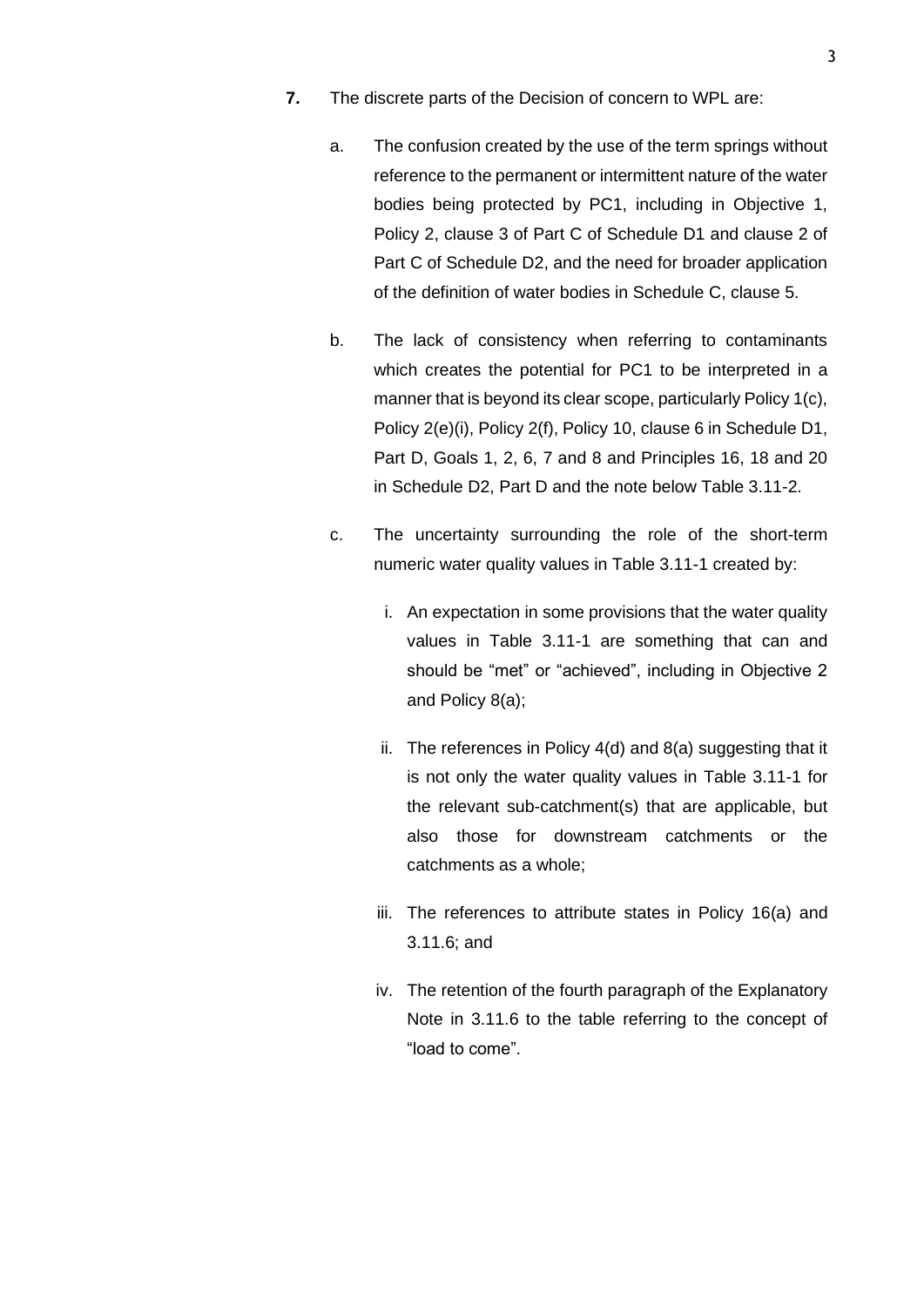- d. The loss of interim permitted activity status until the relevant Application Date under Rule 3.11.4.2 when one or more standards in Schedule C cannot be met.
- e. The lack of any flexibility to farm on more than one property as either a permitted or controlled activity (Rule 3.11.4.7(7A)) and the confusion as to whether doing so is considered a "collective" as per the heading, a "group" as suggested in Schedule A, clause 4(g), a "sector scheme" as envisaged in Schedule E but not referenced elsewhere or simply on a land area that does not meet the defined term.
- f. The unjustified constraints in Rule 3.11.4.3 on farming within the Low Nitrogen Leaching Loss Rate (**NLLR**) category as a permitted activity that inadvertently conflict with the expectation in the Decision<sup>1</sup> that highly developed farming systems incorporating effective mitigation measures, such as WPL's Wairakei Estate, will be permitted activities, namely:
	- i. The selection and use of 18 stock units per hectare in Policy 4(a) and Rule 3A(i);
	- ii. The requirement in Condition 2 for conformance with standards 1(b), 6(a) and 9 in Schedule C;
	- iii. The requirement in Condition 5 for farming to occur on only one property, and the definition of such;
	- iv. The requirement in Condition 6 to meet the poorly drafted and/or overly onerous standards in clauses 1(c), 1(d), 1(f), 2(a), 2(b), 4(a), 4(b), 4(c), 5(a), 5(b), 5(d), 5(e), 6(a), 6(b), 6(c), 6(d), 7(a), 7(b), 8(b), 8(e), 9(c), and 10(a) of Schedule D1 (Part D);
	- v. The requirement in Condition 7(d) for a Farm Environment Plan (**FEP**) to be provided within 6 months

Paragraph 1108.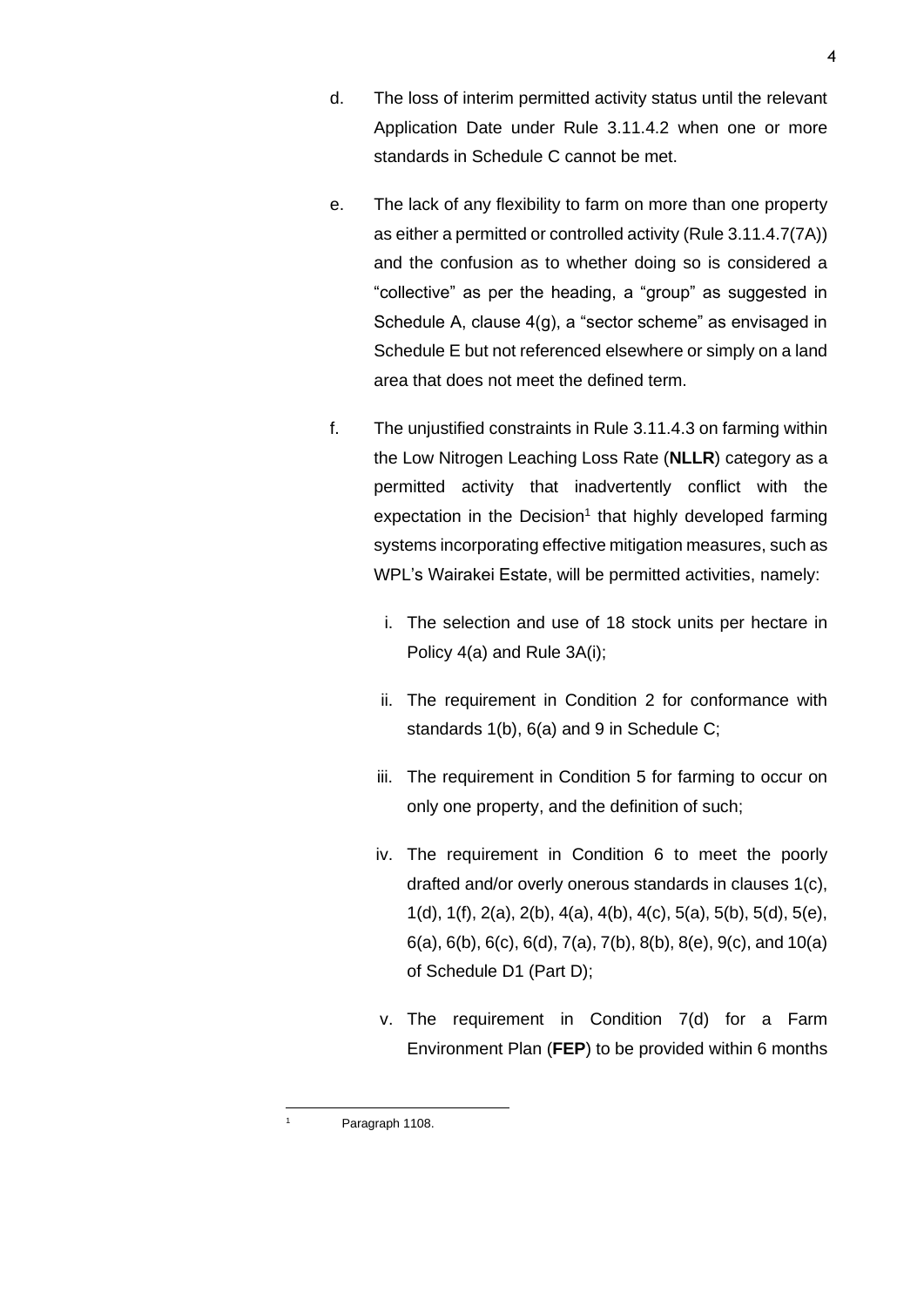of PC1 becoming operative, negating the ability to place reliance on the Interim Permitted Activity Rule until the Application Date.

- g. The unjustified constraints in Rule 3.11.4.4 on farming within the Moderate NLLR category as a controlled activity, namely:
	- i. The requirement in Condition 2 for conformance with standards 1(b), 6(a) and 9 in Schedule C
	- ii. The requirement in Condition 5 for farming to occur on only one property;
	- iii. The requirement in Condition 6 for a FEP to be prepared under Schedule D2 (rather than D1) that must demonstrate how the goals and principles set out in Part D of D2 (**Goals and Principles**) are achieved; and
	- iv. The expectation, as a consequence of Principle 9(a) and Policy 2(a), that the NLLR be reduced to the lowest practicable level.
- h. The inappropriately broad scope of control reserved by Council for farming within the Moderate NLLR band categorized as a controlled activity in Rule 3.11.4.4, namely:
	- i. The reference to achieving the policies and objectives in Matter (i), particularly given the wording of:
		- Policy 2(a)
		- Policy 5
		- Policy 19
	- ii. The reference in Matter (iii) to demonstrating how the Goals and Principles will be achieved given the wording of Goals 1, 2, 6, 7 and 8 and Principles 9, 11, 13, 15, 16, 18 and 20.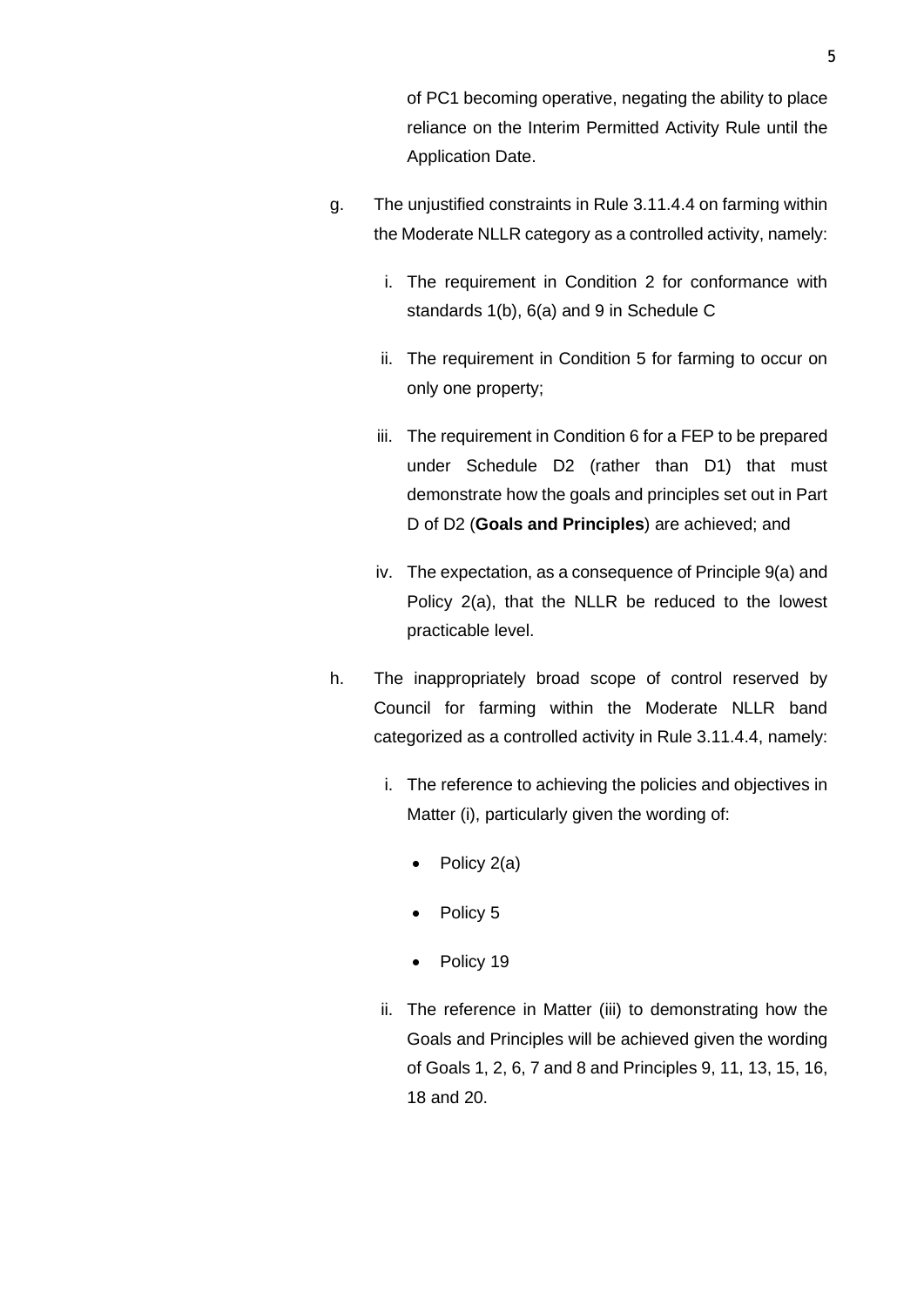- iii. The reference in Matter (iv) to achieving the "environmental outcomes of the stock exclusion requirements in Schedule C" when there are none; and
- iv. The reference in Matter (v) to cumulative effects.
- i. The unworkable requirement for an applicant to provide an assessment by comparison to other farming activities, both in the same sub-catchment and downstream subcatchments, in Policies 2(b) and 4(d) and the suggestion in Policy 8 that the assessment will be for the catchment as a whole.
- j. The discretionary activity status in Rule 3.11.4.7 for farming with a Low NLLR that fails to comply with the unduly onerous standard in 1(b) of Schedule C, and the confusion created in Rule 3.11.4.4(4B) by the duplication and overlap between the standards in Schedule C and Schedule D1.
- k. The discretionary activity status in Rule 3.11.4.7 for farming with a Moderate NLLR that fails to comply with the unduly onerous standards in Schedule C and Schedule D1, Part D.
- l. The retrospective nature of the PC1 provisions which reference 22 October 2016 as the relevant date rather than the date on which PC1 is made operative or the Application Date, including in Policy 2(c), Rule 3.11.4.9 and Schedule A clause 4(d).
- m. The blanket control imposed on changes in land use since 22 October 2016 in Rule 3.11.4.9 which requires retrospective consent to be obtained as a non-complying activity for lawful change that has already occurred, guided by policies that inappropriately restrict the opportunity to obtain consent, such as Policy 2(c) and 5, or seek to broaden the scope of PC1, such as Policy 19 with no regard to the NLLR or the effects of such land use change.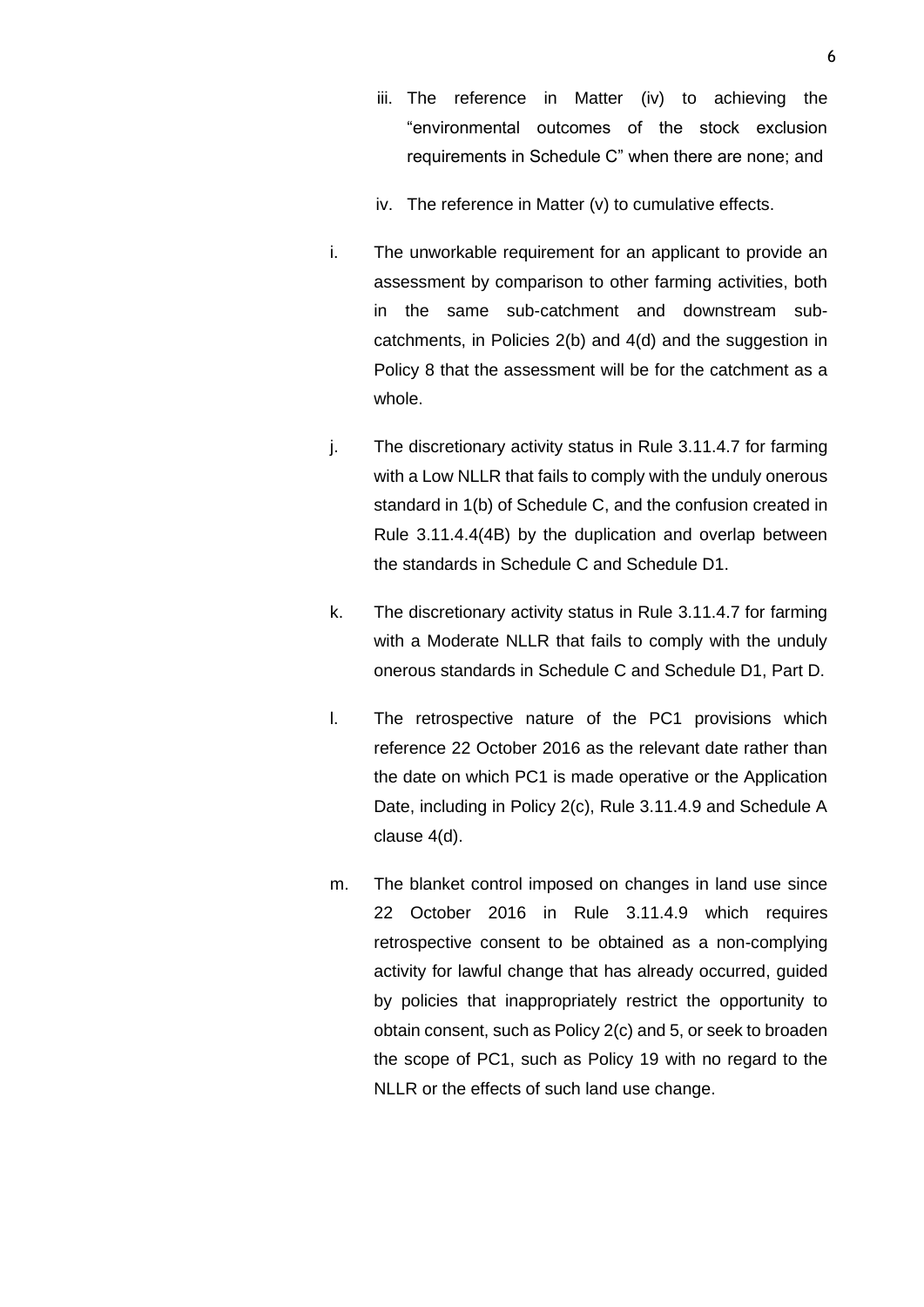- n. The workability of the rules when farming occurs at scale, across multiple sub-catchments with different Application Dates, such as WPL's Wairakei Estate, and the need for clear and consistent terminology.
- o. The use of a common expiry date in Policy 7 that fails to factor in relevant considerations, such as investment in infrastructure.
- p. The unduly onerous process in Schedule B, Part A for using an alternative Decision Support Tool ("**DST**") to Overseer and the inappropriate role of the Chief Executive in appointing individual Certified Farm Environment Planners and Certified Farm Nutrient Advisors.
- q. The substantial improvement in water clarity now required in Table 3.11-1 for the Ohakuri sub-catchment (66) without explanation.
- r. The lack of consistency in terminology and phrasing used in PC1 and/or the potential for interpretation issues to arise which could be improved with minor drafting corrections so that:
	- i. The appropriate term (be it property, properties, property(s), farm(s), farming enterprise, farm system, land being farmed) is used;
	- ii. The appropriate term, be it farming or farming activities, is used;
	- iii. Minimum standards are complied with, conformed with or met;
	- iv. Grazed hectares include areas retired from farming or forestry on an ongoing basis;
	- v. Slope is able to be easily understood and calculated;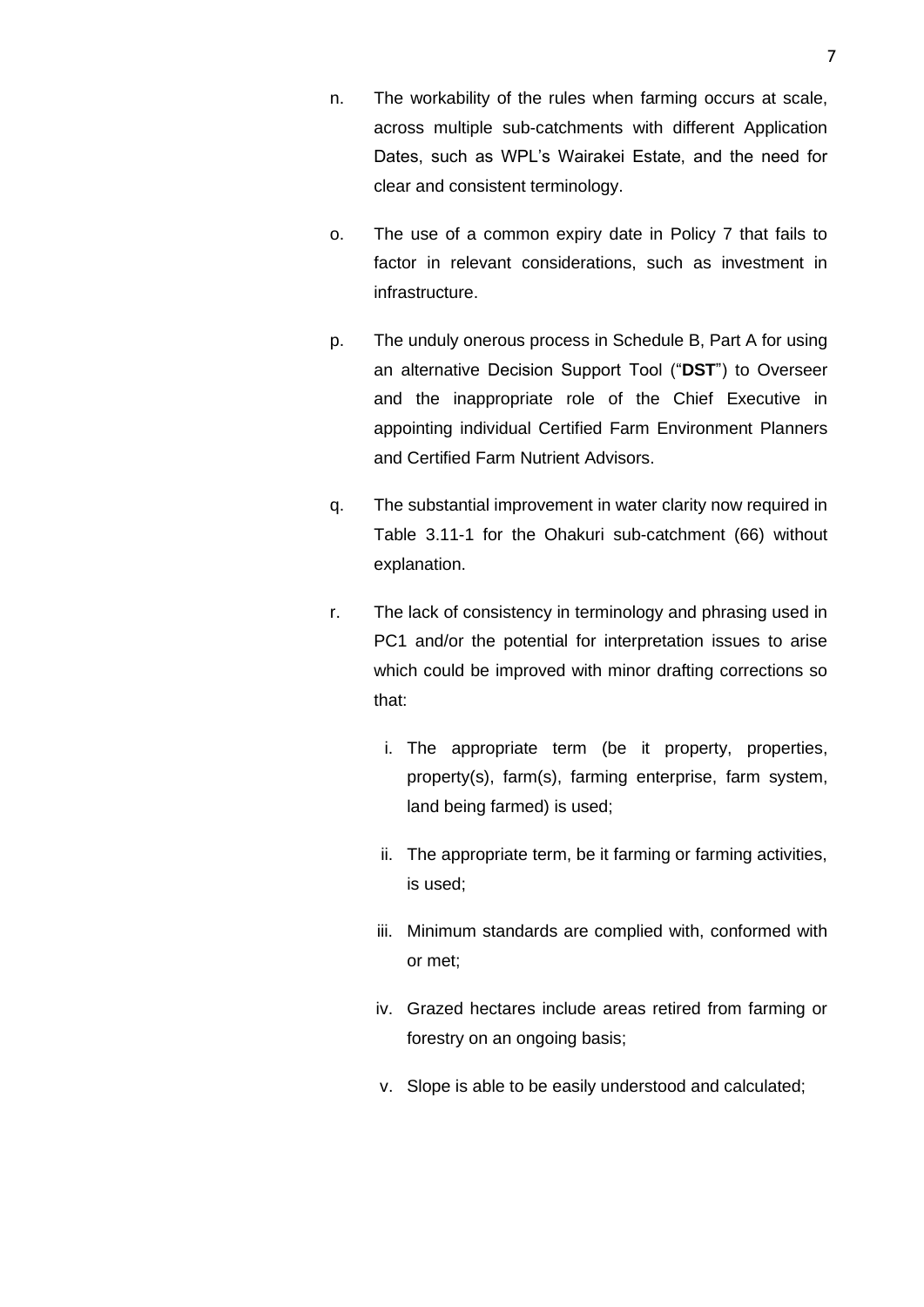- vi. A FEP is certified;
- vii. The NLLR is determined using any full year from the 2015/2016 year onwards; and
- viii. Unless a clear meaning is obvious, undefined terms are avoided. These include: "life of the Regional Plan", "quantities sold off farm" in Schedule B, clause 2(d); "farm scale" in Part D of Schedule D1, clause 4(c); "selffeeding areas, stock camps, wallows" in Part D of Schedule D1, clauses 6(c) and (d) and Part C of Schedule D2, Principle 11.
- **8.** The relief sought by WPL is set out from paragraph 97 onwards. It includes any further, additional or consequential amendments required in order for PC1 to be internally coherent. For clarity:
	- a. This is not a "whole of plan" appeal, but is instead focused on the parts of particular concern; but
	- b. The relief sought is broad enough to ensure all additional or consequential amendments can be made to PC1 to ensure the operative version is coherent both internally and with the plan.

## **General reasons for WPL Appeal**

- **9.** The general reasons for the appeal are that the parts of the Decision referred to in paragraph 7 above:
	- a. Inappropriately elevate Te Ture Whaimana o Te Awa o Waikato to "pre-eminent" status<sup>2</sup> above the National Policy Statement – Freshwater Management (**NPS-FM**) and the Regional Policy Statement (**RPS**) as a whole, absent any conflict between these documents;

8

<sup>2</sup> Paragraphs 205 and 335.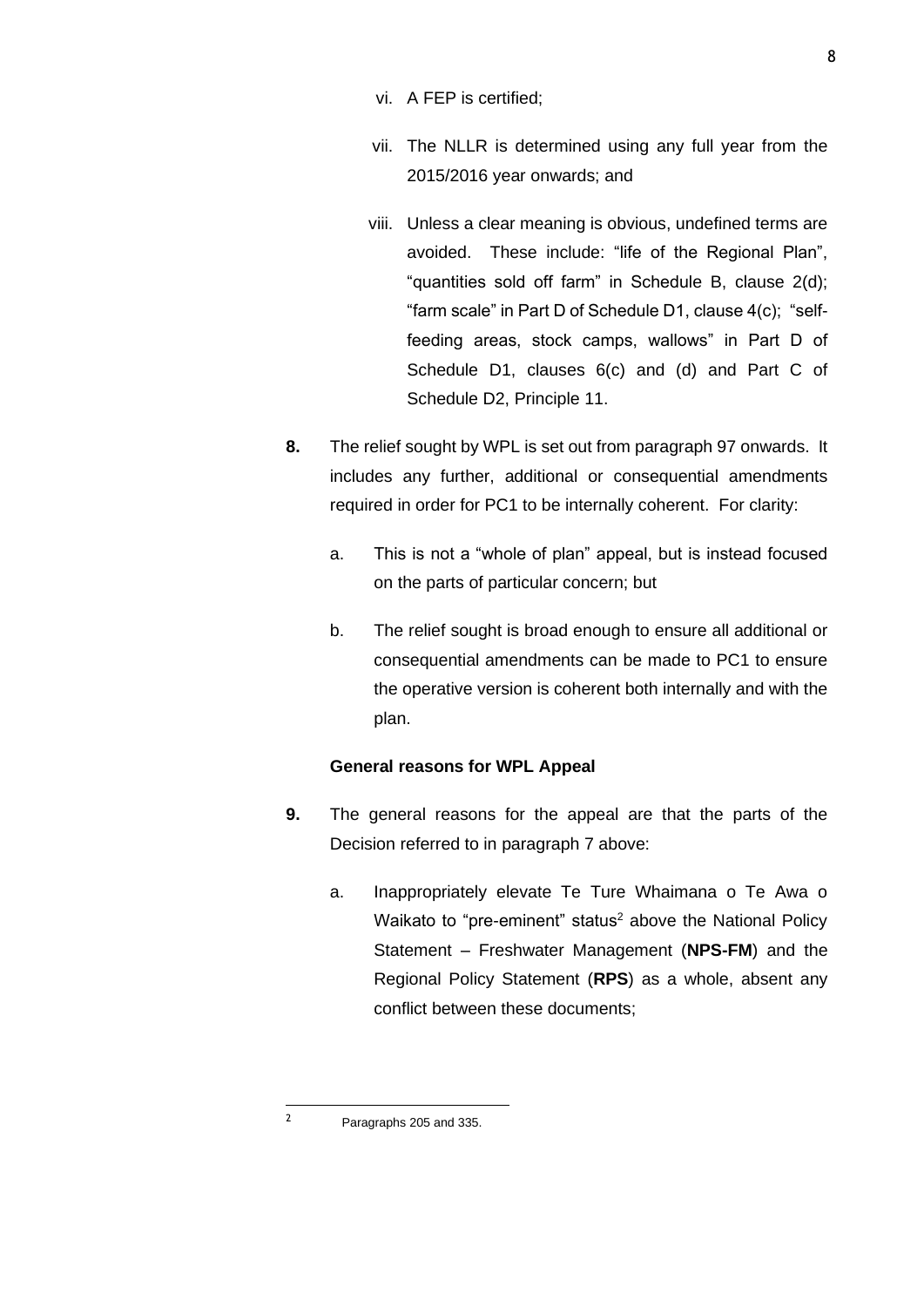- b. Do not give effect to the current National Policy Statements (**NPS**), including the NPS-FM;
- c. Do not give effect to the Regional Policy Statement (**RPS**) as a whole;
- d. Go beyond the scope of PC1 in the way Te Ture Whaimana o Te Awa o Waikato is given effect to as part of the RPS;
- e. Are inconsistent with the operative provisions of the Waikato Regional Plan (**WRP**);
- f. Include policies and methods that are not the most appropriate method for achieving the objectives of the WRP or PC1;
- g. Have not adequately considered the actual or potential effects of activities in the creation of the rule framework;
- h. Have not taken into account the costs of the proposed methods;
- i. Are not supported by any adequate evaluation under s32 or 32AA of the RMA;
- j. Are not adequately supported by reasons;
- k. Render interests in land incapable of reasonable use; and
- l. Do not represent sustainable management of the natural and physical resources.

## **Detailed reasons for WPL Appeal**

**10.** The detailed reasons are provided in "order of appearance" where the issue or concern first arises.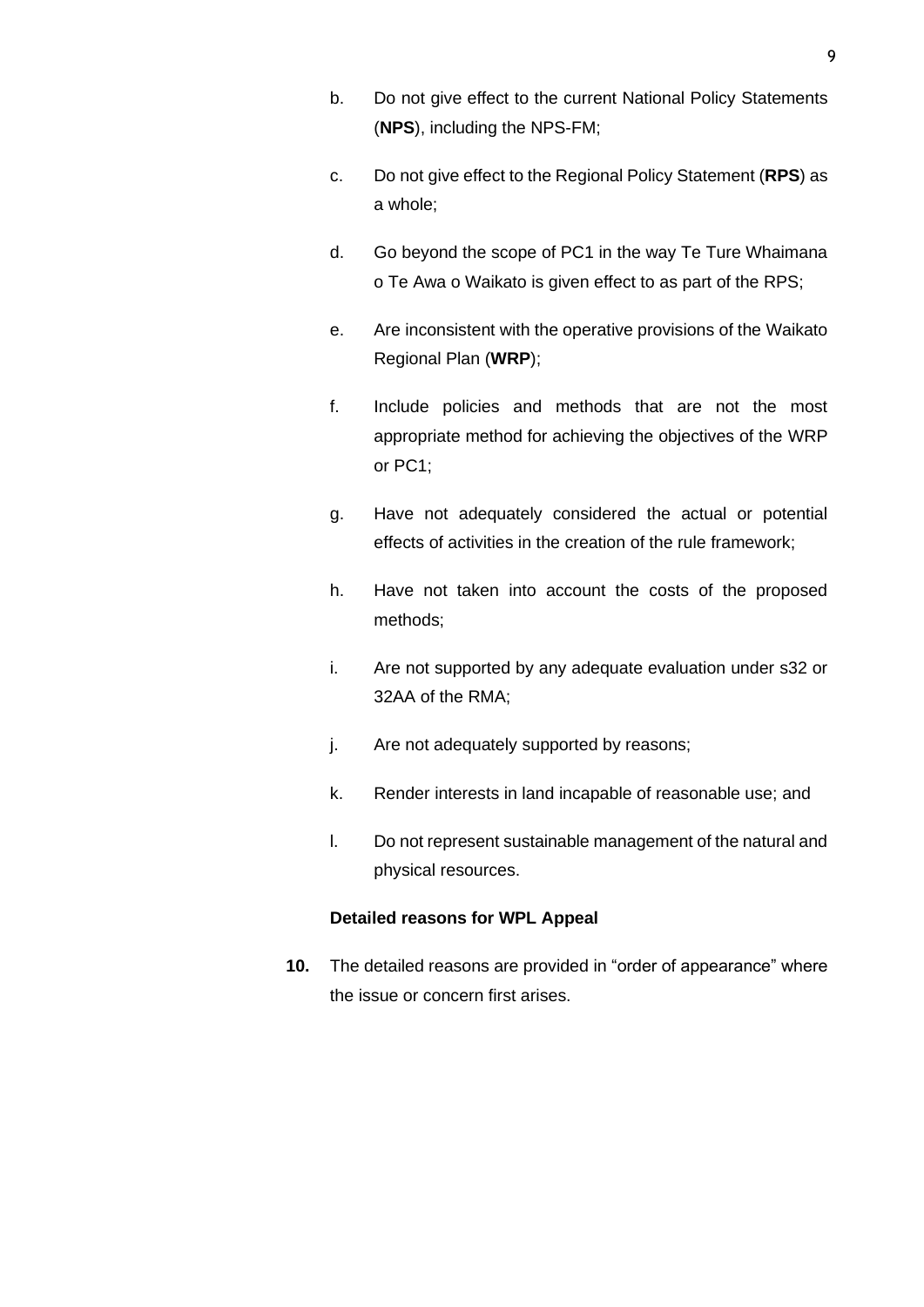- **11.** WPL supports the amendments made to Objective 1 in the Decision. A minor correction, however, is required to give effect to the Decision.
- **12.** Objective 1 refers to restoring the health and wellbeing of "all springs, lakes and wetlands" within the catchments of the Waikato and Waipa Rivers. Policies 2(d) - (f), clause 3 of Schedule D1, Part C and clause 2 of Schedule D2, Part C use the phrase "streams, drains, wetlands, lakes and springs".
- **13.** The Decision makes it abundantly clear that the PC1 provisions are not to apply to ephemeral water bodies, including ephemeral springs.<sup>3</sup> However, that is not currently clear from the wording of the provisions identified above. That must be rectified.
- **14.** Clause 5 of Schedule C provides a clear definition of the water bodies to be protected under PC1. This defined term, which excludes ephemeral water bodies, should be used consistently throughout the PC1 provisions. Doing so would reflect the Decision.

#### *Water quality values - Objective 2, Policies 8 and 16, 3.11.6*

- **15.** Objective 2 measures progress as the short-term numeric water quality values in Table 3.11-1 being "met" no later than 10 years after PC1 is made operative. Policy 8(a) seeks collective action to "achieve" the water quality values. Policy 16(a) also refers to achieving the water quality values, but also the "attribute states", a term used in 3.11.6.
- **16.** The Decision anticipates substantive progress will get underway once PC1 is made operative, with the improvement required in the first stage target<sup>4</sup> set as 20% of the long-term goals.<sup>5</sup> The water

<sup>3</sup> Paragraphs 1677-1678 and 1897

<sup>&</sup>lt;sup>4</sup> Paragraph 38 and Consequential amendment to 3.2 on page 486

<sup>5</sup> Paragraphs 18, 38, 825, 828.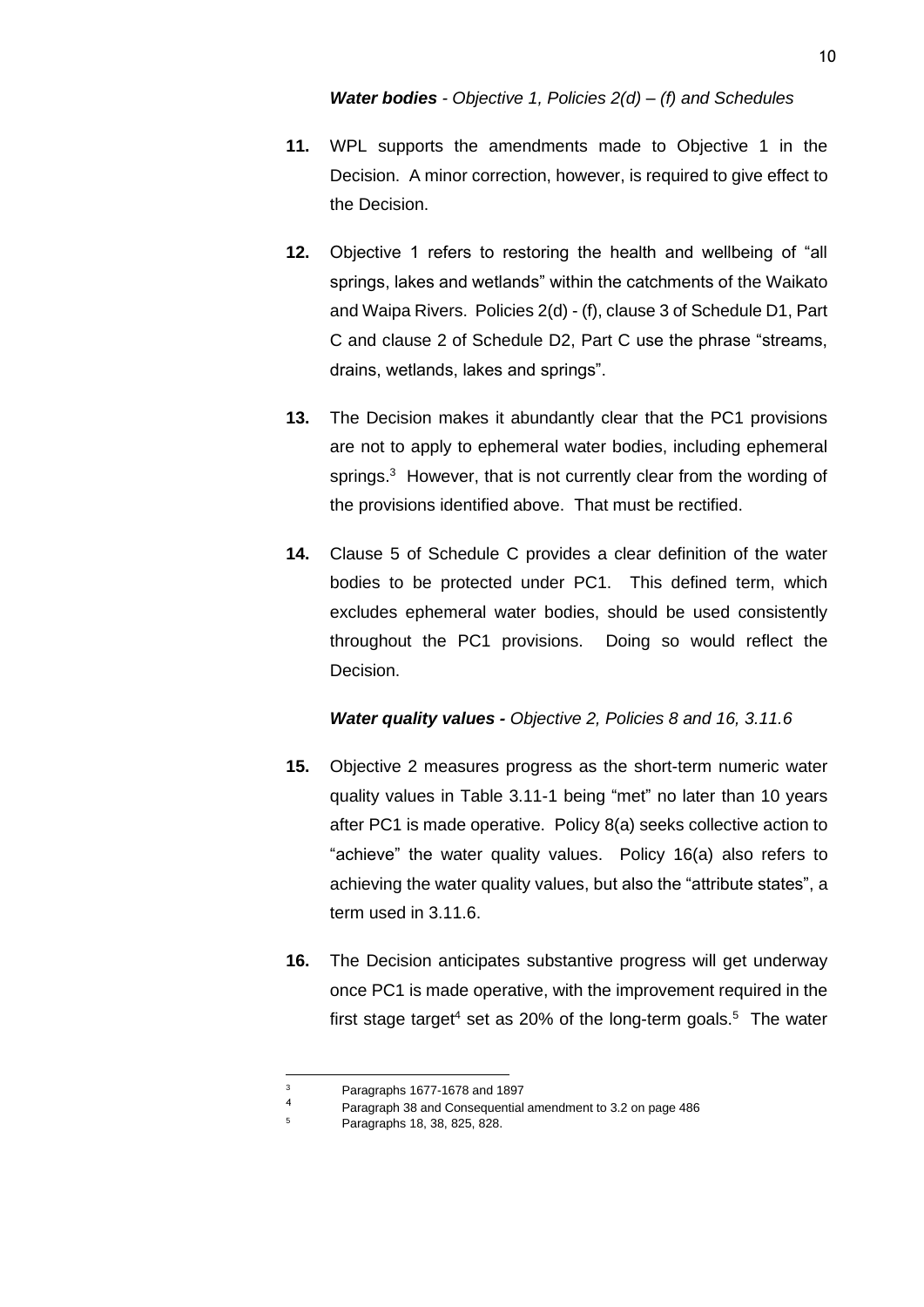quality values are what stakeholders in each sub-catchment will be aiming for, with collective action required across each subcatchment. However, it takes time for the beneficial effects of any management improvements to eventuate after implementation. For example, the benefits of riparian fencing and planting can take many years, even decades, to eventuate. The intention is that "material steps towards improvement" will have been implemented, $6$  but the benefits may not have been realized.

**17.** The water quality values may not be "met" or "achieved" within the 10 year timeframe. The shared and agreed goal is that mitigation measures must be put in place within the 10 year timeframe so that the water quality values will subsequently be met. The improvements in water quality will take longer than 10 years to manifest. Care must therefore be taken with describing progress towards the water quality values, and references to attribute states should be deleted.

#### *Extent of reduction - Policy 2(a)*

**18.** Policy 2(a) requires controlled activities to use land for farming to demonstrate that either the NLLR is already as low as practicable given the current land use or that the NLLR will reduce to the lowest practicable level over an appropriate specified period. Both terms carry an element of subjectivity, and hold potential for tension to occur when the FEP is reviewed. For example, there is no reference to the water quality in the relevant sub-catchment or to the level of discharge relative to other farms in the sub-catchment. In effect, there is no limitation on the Council's ability to restrict farming activity despite its controlled activity status. This requirement may be suitable for farming with a high NLLR but is inappropriate for controlled activities.

Paragraph 814.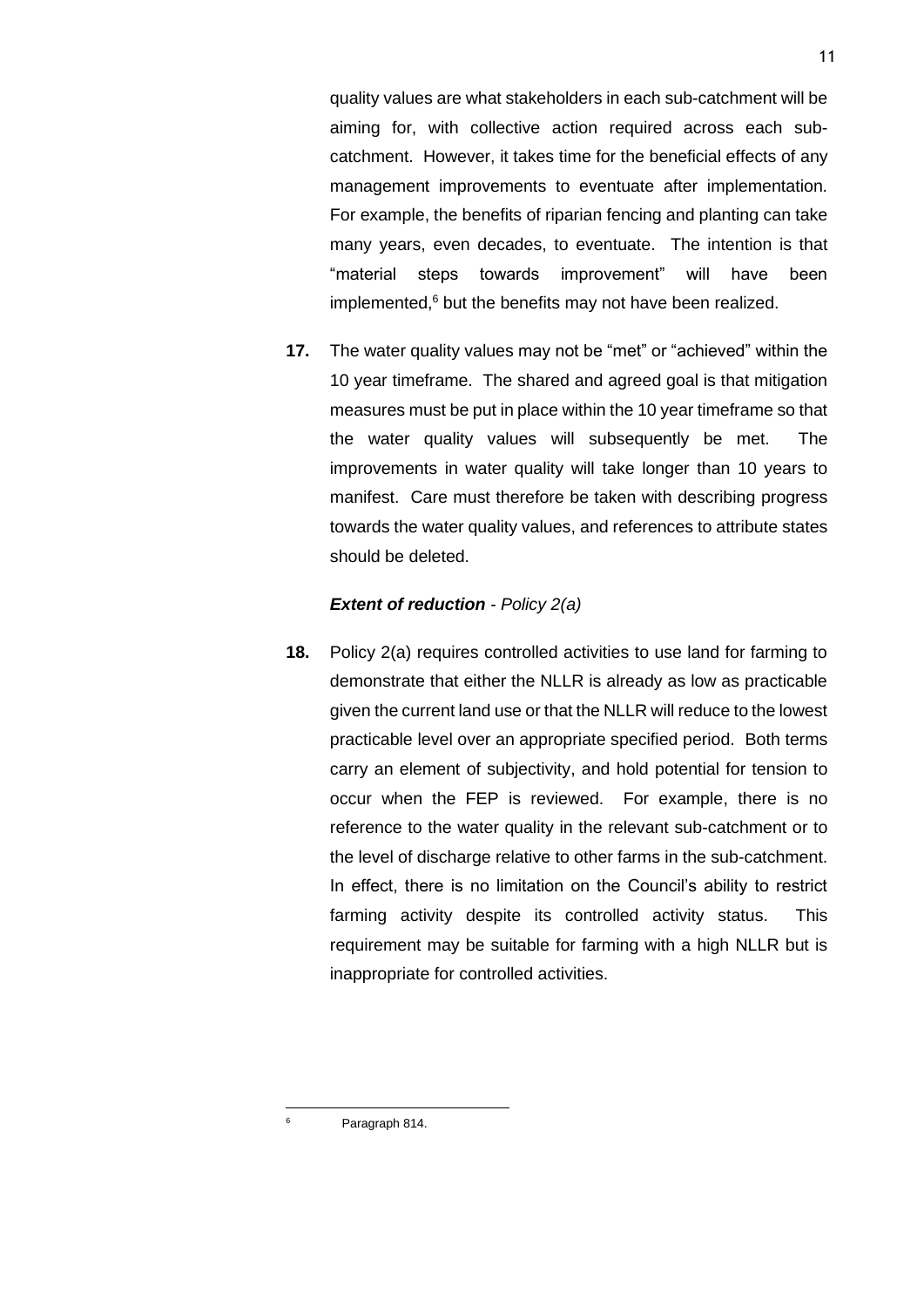- **19.** Policy 2(b) requires applicants and the consent authority, when considering a discretionary activity to use land for farming, to have regard to whether the farming activities are making a significant or disproportionate contribution to nitrogen loading in the subcatchment(s) "within which the land is located and/or downstream catchments". It is beyond an applicant's control to provide a comparison of its activity with others, be that in the sub-catchment or elsewhere.
- **20.** Policy 4(d) requires all FEP, regardless of the status of the farming activity, to identify suitable mitigating actions appropriate to the water quality values specified in Table 3.11-1 for the subcatchment(s) "within which the land is located and downstream catchments".
- **21.** Such a consideration does not provide significant certainty to an applicant, especially when anticipating what the consent authority will consider as 'suitable'.
- **22.** Of greater concern is the uncertainty created by the references to downstream catchments and, in Policy 8(a), to the "catchments as a whole". It is accepted that activities upstream can affect water quality downstream, that improvements upstream will, over time, result in improvements downstream and that all landowners will need to make a fair contribution to achieve water quality improvements<sup>7</sup> as no-one is immune<sup>8</sup> from needing to contribute. However, that does not make it appropriate to assess an FEP by reference to the water quality values specified for downstream catchments. Doing so creates an unacceptable risk that the robust numbers in Table 3.11-1 can be deviated from in an unspecified and unconstrained manner during consenting. This is unacceptable given the lack of any evidence on the downstream

<sup>7</sup> Paragraph 781(d). Paragraph 859.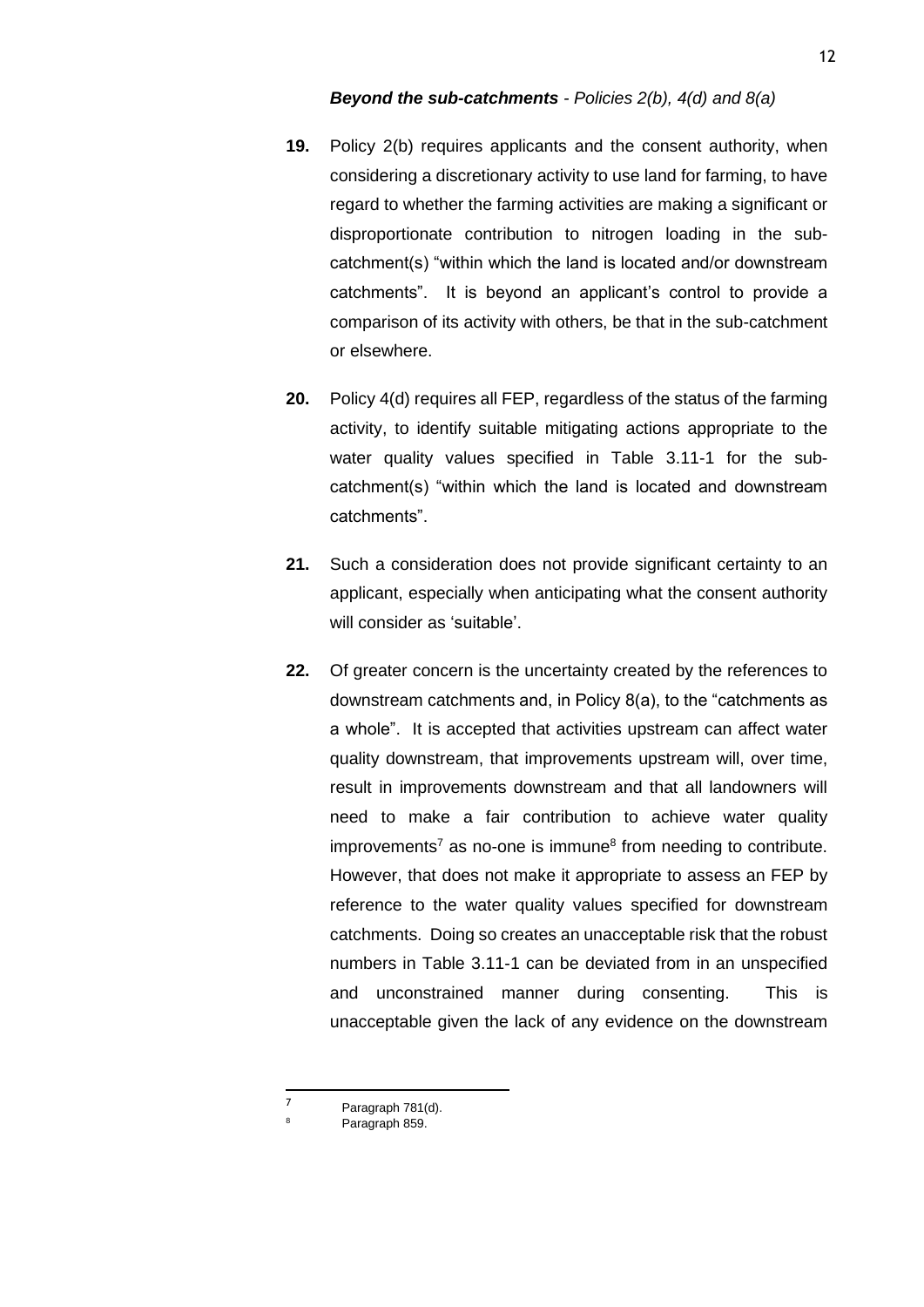effect of contaminants.<sup>9</sup> and it degrades the core purpose of Table 3.11-1 providing clear metrics for each sub-catchment.

## *Off-setting and compensation - Policy 2(c) and 5*

- **23.** Policy 2(c), together with Policy 5, is the gateway for noncomplying activities for land use change. Such activities will "generally" not be granted unless a positive contribution (as per Policy 5) can be demonstrated.
- **24.** The sole focus of Policy 5 is on offsetting and compensation that better achieves the objectives of Te Ture Whaimana o Te Awa o Waikato. There are a number of issues with this approach:
	- a. Non-complying activities may justify a grant of consent on the basis of how the effects are being avoided, remedied or mitigated by the FEP;
	- b. It is inappropriate to elevate the test for non-complying activities to requiring a "positive contribution";
	- c. It is inappropriate to require all non-complying activities to provide either offsetting or compensation;
	- d. It is inappropriate to require non-complying activities to "better achieve" the objectives of Te Ture Whaimana o Te Awa o Waikato than other activities;
	- e. The concepts in 5(a) and (b) clash with the concepts of offsetting and compensation and in doing so create an unworkable policy; and
	- f. It fails to provide the guidance on how non-complying activities should be assessed anticipated by the Decision.<sup>10</sup>

<sup>9</sup> Paragraph 152

Paragraph 1637.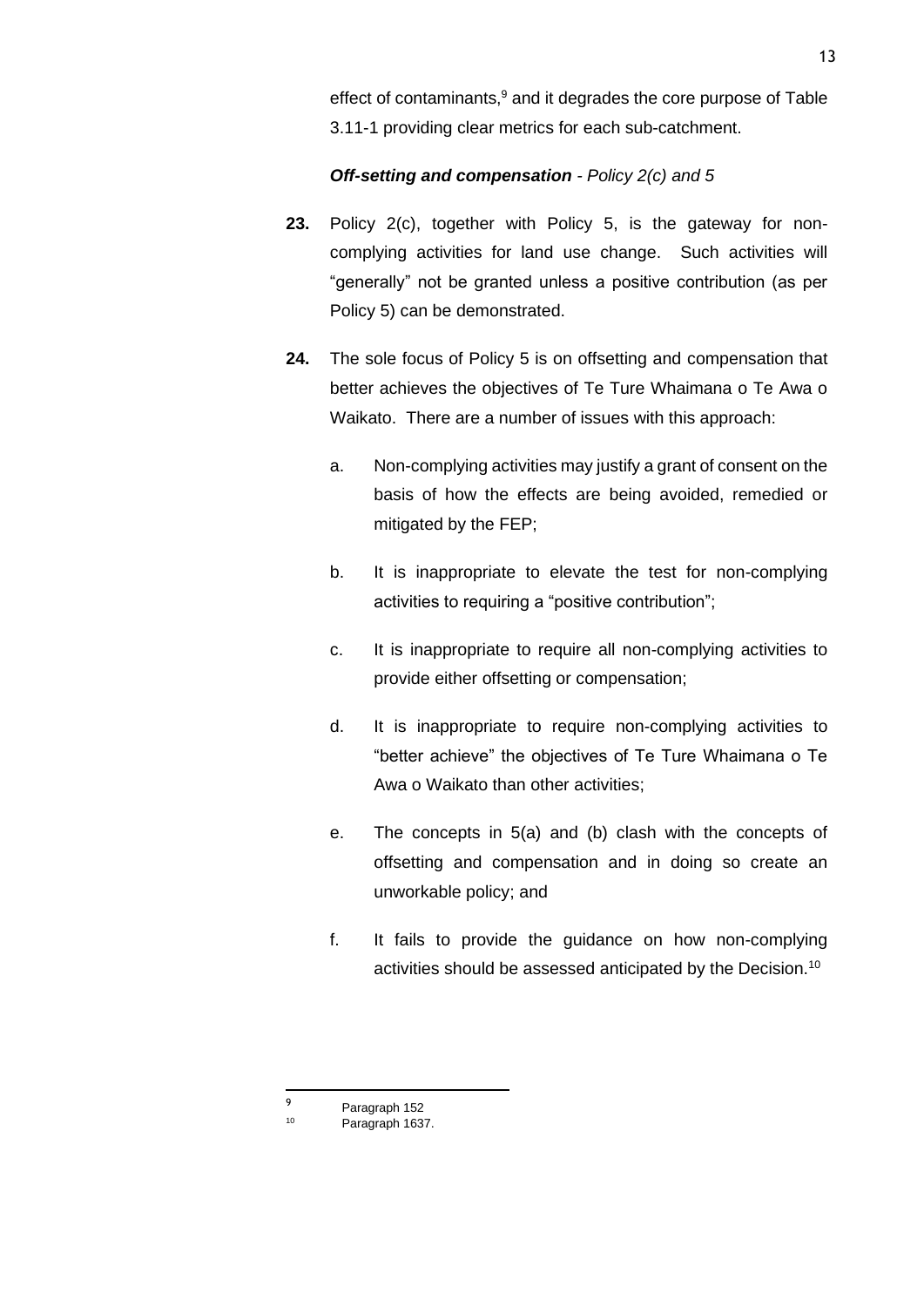**25.** Policy 5 also has a broader role and will be applicable to the assessment of any activities requiring consent under the PC1 rules (as currently drafted). As such, it must be redrafted to enable the merits of off-setting and compensation to be considered when the effects of the diffuse discharge cannot be avoided, remedied or mitigated either on or off the land being farmed.

*Contaminants of interest - Policies 2(e)(ii), (f) and 10, Schedule D1 (Part D), Schedule D2 (Part D) and Table 3.11-2*

- **26.** Policy 1 identifies the four contaminants of interest in PC1, being nitrogen, phosphorus, sediment and microbial pathogens,<sup>11</sup> and appropriately refers to reducing the diffuse discharges of "those contaminants". Policies 5, 12(c) and 13(j) adopt the same appropriate approach as do the rules.
- **27.** By contrast, policies 2(e)(ii), 2(f) and 10 and Part D of Schedule D2 refer simply to "contaminants" and arguably therefore go beyond the scope of PC1. Part D of Schedule D1 refers to "sediment, nutrient and microbial losses". All provisions that refer to contaminants must be clear that it is only the four contaminants controlled by PC1 so as to remain within scope of the plan change.
- **28.** It is also important that the provisions are clear that the contaminants listed in Table 3.11-2 are the priority contaminants requiring prioritized action in the FEP (under Policies 1(b) and 4(e)). It is accepted that other contaminants may still be an issue needing to be addressed in the FEP, but the existence of the note under Table 3.11-2 has the potential to cast doubt on the completeness of the table and should be deleted. It is clear without the note that the listed contaminants are the priority contaminants and that all four contaminants are to be addressed in any FEP.

<sup>11</sup> Paragraphs 95 and 253.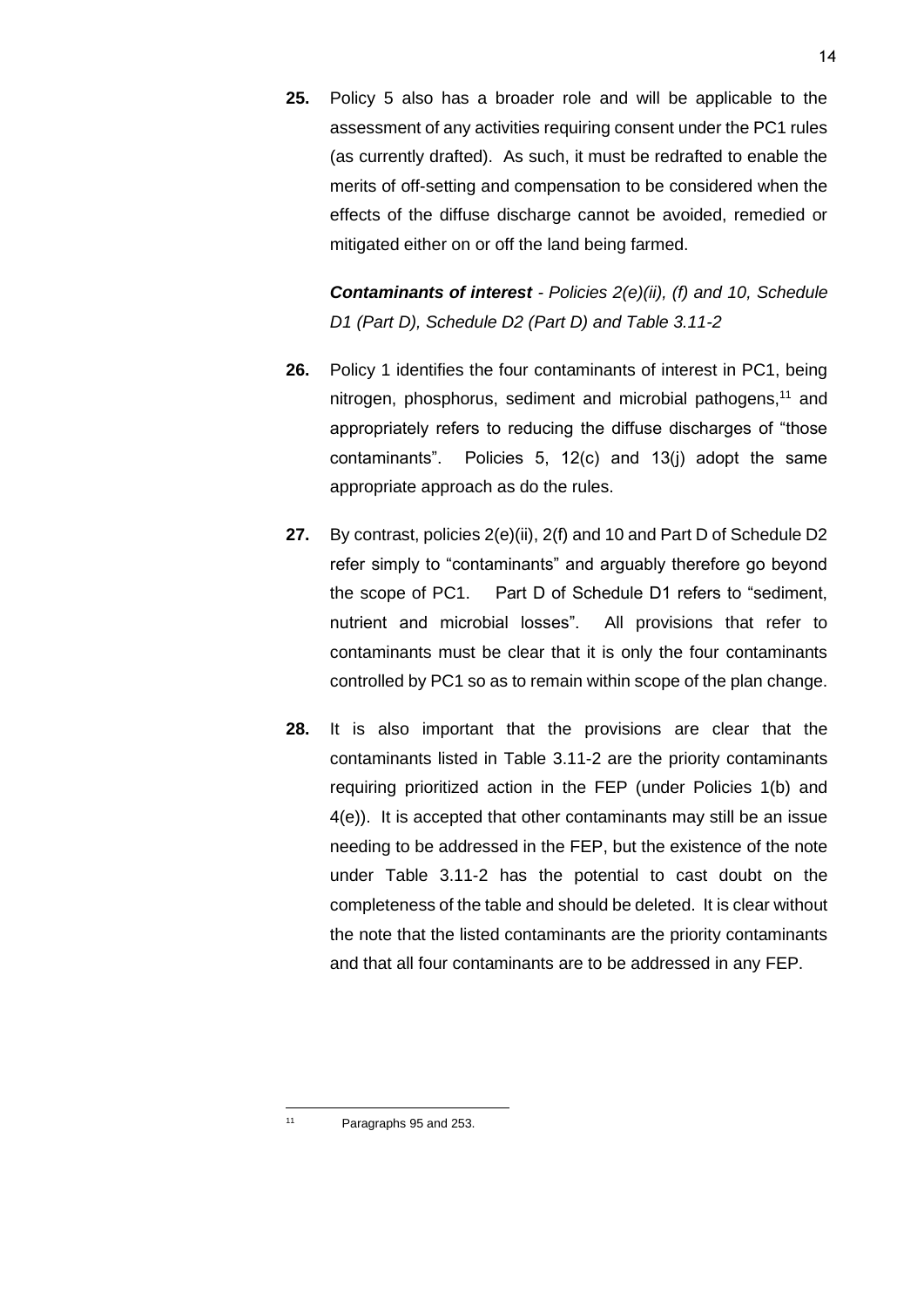- **29.** The Decision fails to provide any rationale for the selection of 18 stock units as the most appropriate number to determine activity status in the rules beyond noting that "most" drystock/hill country farmers "typically" farm at or below 18 stock units.<sup>12</sup>
- **30.** In the rules.<sup>13</sup> the 18 stock units trigger determining activity status is the winter stocking rate, not through-out the year. In the minimum standards,<sup>14</sup> the 18 stock unit control is the winter stocking rate only on steep land adjoining waterbodies, not of broader application. It is questionable whether stock units is the appropriate parameter, and if it is whether there is any merit or justification for it being set at 18. Both the minimum standard and the rule trigger need to be justified on an effects basis.
- **31.** In any event it is not appropriate for the specific rule triggers to be referenced in the policy. Where a NLLR needs to be calculated, an appropriate DST shall be used in accordance with Schedule B. That is all the policy needs to say.

#### *Common expiry date - Policy 7*

**32.** Policy 7 introduces the concept of a common expiry date of 2035 for all consents. In doing so it ignores the clear finding in the Decision:<sup>15</sup>

> *We agree that if individual landowners are to be required to make fundamental changes to their farm systems, then this should not be required 'overnight'. An appropriate transition is required to recognise the investment in existing farm systems and the likely social and economic costs if immediate and drastic changes to those systems are required.*

**33.** The selected date of 2035 means that in many sub-catchments the term of consent will be less than 10 years, and in no sub-catchment will it be over 14 years. This is too short, failing to provide sufficient

<sup>&</sup>lt;sup>12</sup> Paragraphs 1564 and 1668.

<sup>13</sup> Rule 3.11.4.3(3A)(i) and 3.11.4.4

<sup>14</sup> Schedule C, clause 1(b); Schedule D

Paragraph 1090.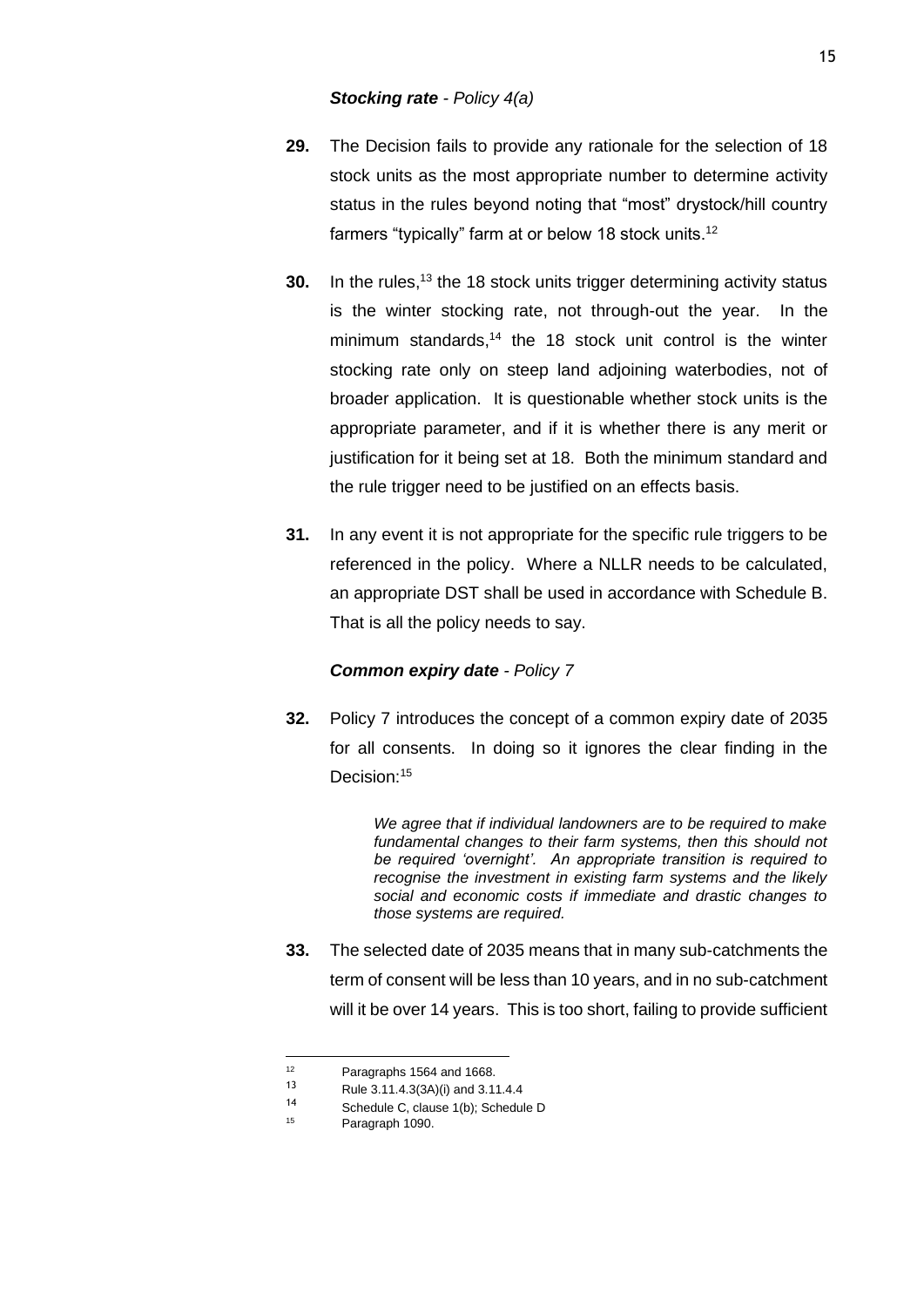certainty to enable decisions to be made on an informed basis regarding investment (including as to environmental initiatives and mitigations).

- **34.** A common expiry date is also undesirable. The Decision records the Council would have "struggle[d]" to implement PC1 "without some significant phasing in of when the various consent applications are due".<sup>16</sup> It is equally true at the other end. It is not only the Council that would struggle with a common expiry date. It is in no persons interest to have all renewal applications required concurrently.
- **35.** A consent term limit of 25 years, which would result in all consents expiring within a 5 year period, is a more appropriate approach.

#### *Broader objectives - Policy 19*

- **36.** As a consequence of Rule 3.11.4.4(i), Policy 19 guides all consent decision-making to use land for farming under PC1 regardless of activity status. It requires applicants and the consent authority to "seek opportunities to advance achievement of the objectives of Te Ture Whaimana o Te Awa o Waikato" including opportunities to enhance access to and the recreational values of the rivers.
- **37.** This goes well beyond the scope of PC1, <sup>17</sup> which is the first step in the restoration and protection of the rivers<sup>18</sup> and limited to the four contaminants: nitrogen, phosphorus, microbial pathogens and sediment.<sup>19</sup>
- **38.** The Decision fails to provide any rationale for the inclusion of Policy 19 or its wording.

 $^{16}$  Paragraph 1745.<br>
Paragraphs 12 au <sup>17</sup> Paragraphs 12 and 253.

<sup>&</sup>lt;sup>18</sup> Paragraphs 11 and 96.

Paragraphs 95 and 253.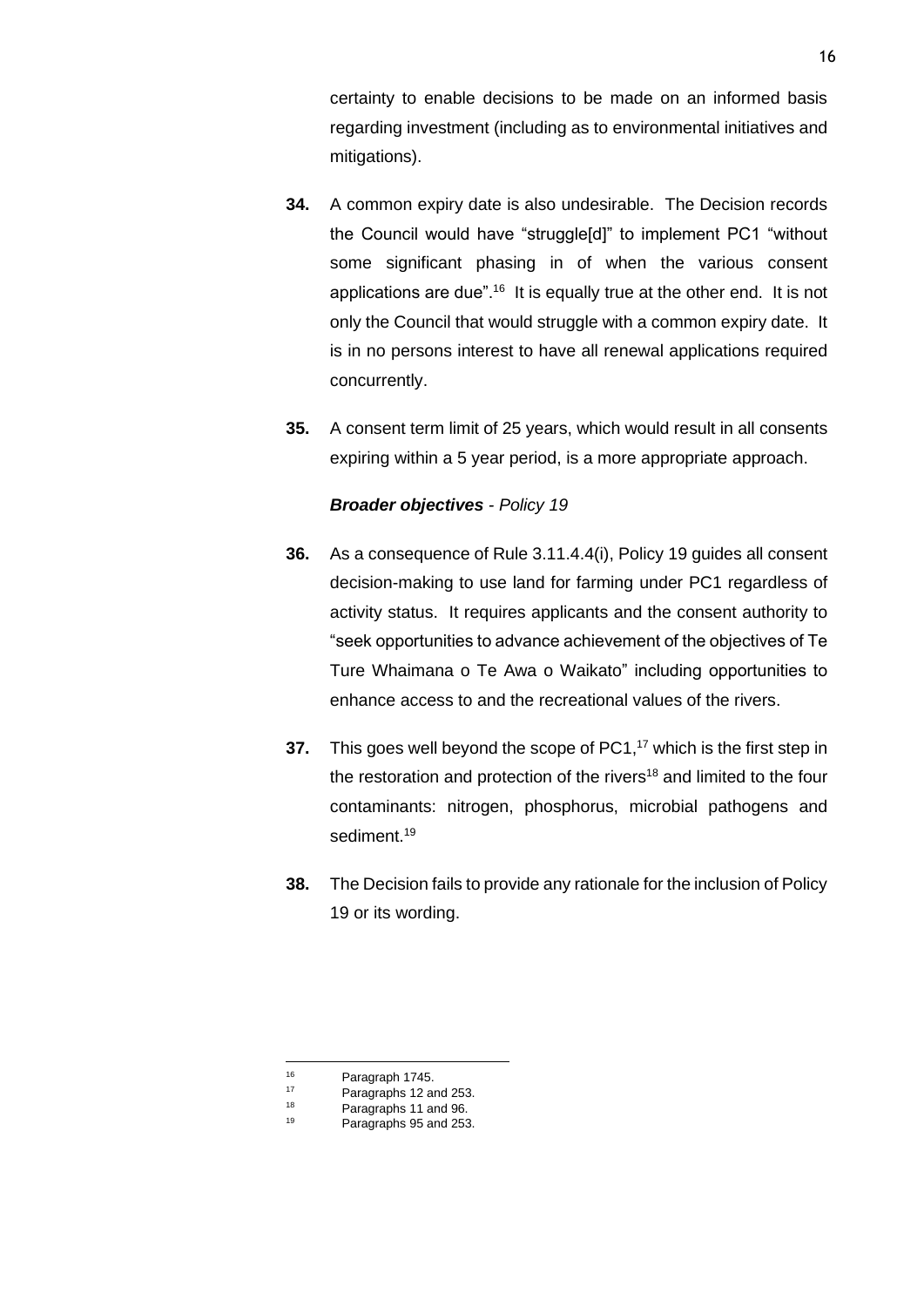- **39.** Interim permitted activity status should be available until the relevant Application Date for all properties unless there is noncompliance with the minimum standards in Schedule C or an intended change in use classified as non-complying. That has not been achieved with the current drafting. In particular:
	- a. The exceptions at the start of the rule create confusion; and
	- b. The reference to Application Date mistakenly assumes the land is either within one sub-catchment, or a common Application Date applies across all relevant sub-catchments.

#### *Rule 3.11.4.3 Permitted Activity Rule - Low Intensity Farming*

- **40.** WPL supports the formulation of the permitted activity rule for farming with a Low NLLR and the use of clear and certain drafting to define the parameters of the rule.<sup>20</sup>
- **41.** The clear expectation in the Decision<sup>21</sup> is that highly developed farming systems incorporating effective mitigation measures, such as WPL's Wairakei Estate, will be permitted activities.
- **42.** For drystock farming, the winter stocking rate can be no higher than 18 stock units per hectare. The defined term used to determine winter stocking rate is "grazed hectares" not simply "per hectare". To remove any confusion as to the application of the winter stocking rate rule, the reference to "per hectare" needs to be deleted. The other concerns with the use of 18 stock units are set out above.
- **43.** There is a requirement that farming be in "conformance with" the minimum standards in Schedule C and that the minimum standards in Schedule D1 (Part D) are "met" with the FEP to show how they will be "achieved". Issues with the Schedule C

 $20$  Paragraphs 1721-1729.

Paragraph 1108.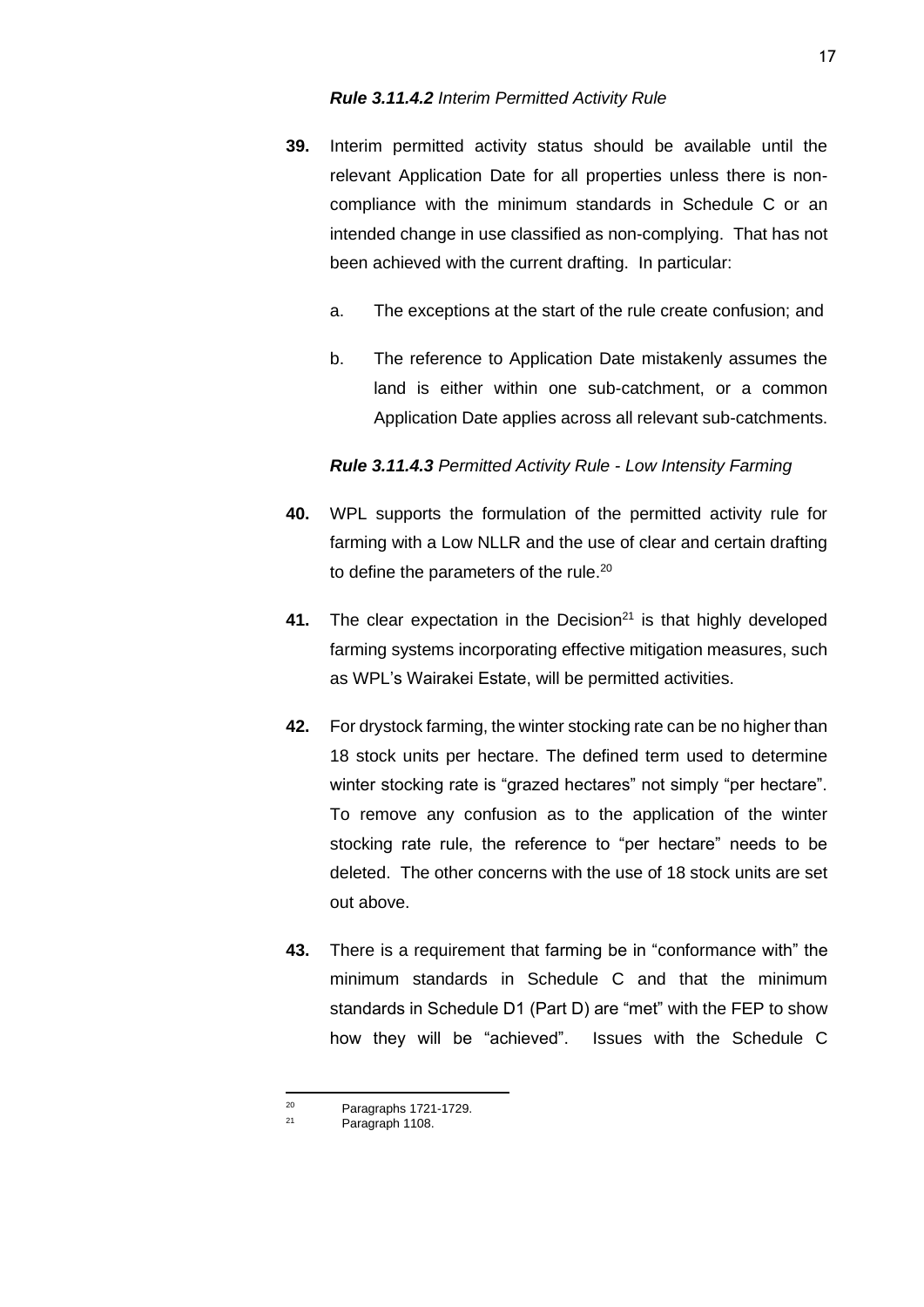requirements are addressed below. Regardless of the contents, the requirement as to whether they are conformed with, met or achieved should be consistent.

- **44.** There is a requirement that the farming occurs on "one property". Issues with the defined term are addressed below. However, there is no rationale or basis for this condition. A farming operation should have flexibility to occur on part of a property (as defined) or across multiple properties (as defined). Nothing is gained from this condition, yet it imposes unnecessary costs and constraints.
- **45.** There is a requirement that the FEP be provided to the Council within six months of PC1 being made operative. Farming activities that wish to rely on the permitted activity rule will only have 6 months benefit of the interim permitted activity status. This conflicts with clause 4 of Schedule C which gives 2 years from the chapter becoming operative to comply with the stock exclusion requirements. It also conflicts with the Application Date and the intent of the Interim Permitted Activity Rule. Care must be taken with the structure of PC1 to ensure that the rules work as a package. The FEP should be provided by the Application Date.

*Rule 3.11.4.4 Controlled Activity Rule – Moderate Intensity Farming*

- **46.** Farming a property with a Low NLLR becomes a controlled activity, rather than a discretionary activity, if it cannot meet "Clauses 1-4 of Schedule C or one or more of the standards in Part D of Schedule D1". This creates confusion as clauses 6 – 9 in Schedule C are replicated in Part D of Schedule D1:
	- a. Clause 6 of Schedule C is replicated in clause 1(d) of Part D of Schedule D1;
	- b. Clause 7 of Schedule C is replicated in clause 1(f) of Part D of Schedule D1;
	- c. Clause 8 of Schedule C is replicated in clause 5(c) of Part D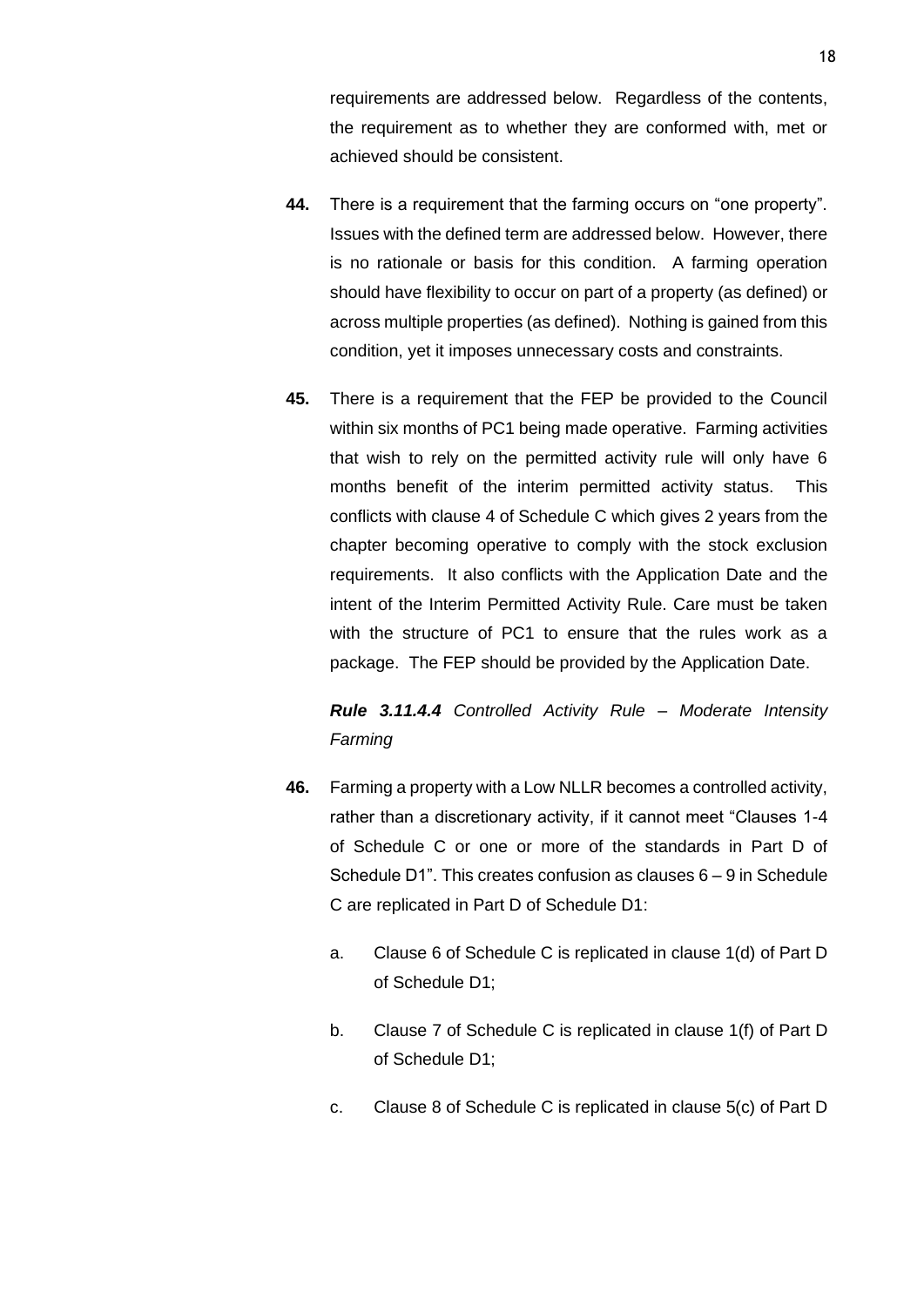of Schedule D1; and

- d. Clause 9 of Schedule C is replicated in clause 8(a) of Part D of Schedule D1.
- **47.** The duplication between Schedule C and Part D of Schedule D1 is unnecessary and creates undue confusion and complication. Controlled activity status should be available to farm a property with a Low NLLR that does not comply with any of the standards in either Schedule C or Part D of Schedule D1.
- **48.** The FEP for controlled farming is to be prepared under Schedule D2, rather than D1, and is required to demonstrate that the Goals and Principles will be achieved. The Council has reserved control over the actions and timeframes which demonstrate how the Goals and Principles will be achieved. The issues with the Goals and Principles are discussed below under Schedule D, Part D2. At this point in the appeal, it is the requirement to use D2 rather than D1 that is of concern. The "standards" based<sup>22</sup> FEP of D1 is more appropriate for a controlled activity.
- **49.** Another issue is that the control is not limited to the policies referenced in the Goals and Principles, as Council has also reserved control to "the measures to achieve the policies and objectives…to the extent they are relevant to the [other] matters." The Decision fails to appropriately identify the constrained matters over which control should be reserved for these activities and in doing so fails to reflect sound resource management practice, both now at plan-making stage and in the future at consenting stage.
- **50.** The Council has also reserved control over the method for achieving the "environmental outcomes" of Clauses 1-4 of Schedule C. This is also reflected in Principle 13 of the Goals and Principles. Schedule C does not include any intended environmental outcomes. The condition lacks the clarity and

<sup>22</sup> Paragraph 1720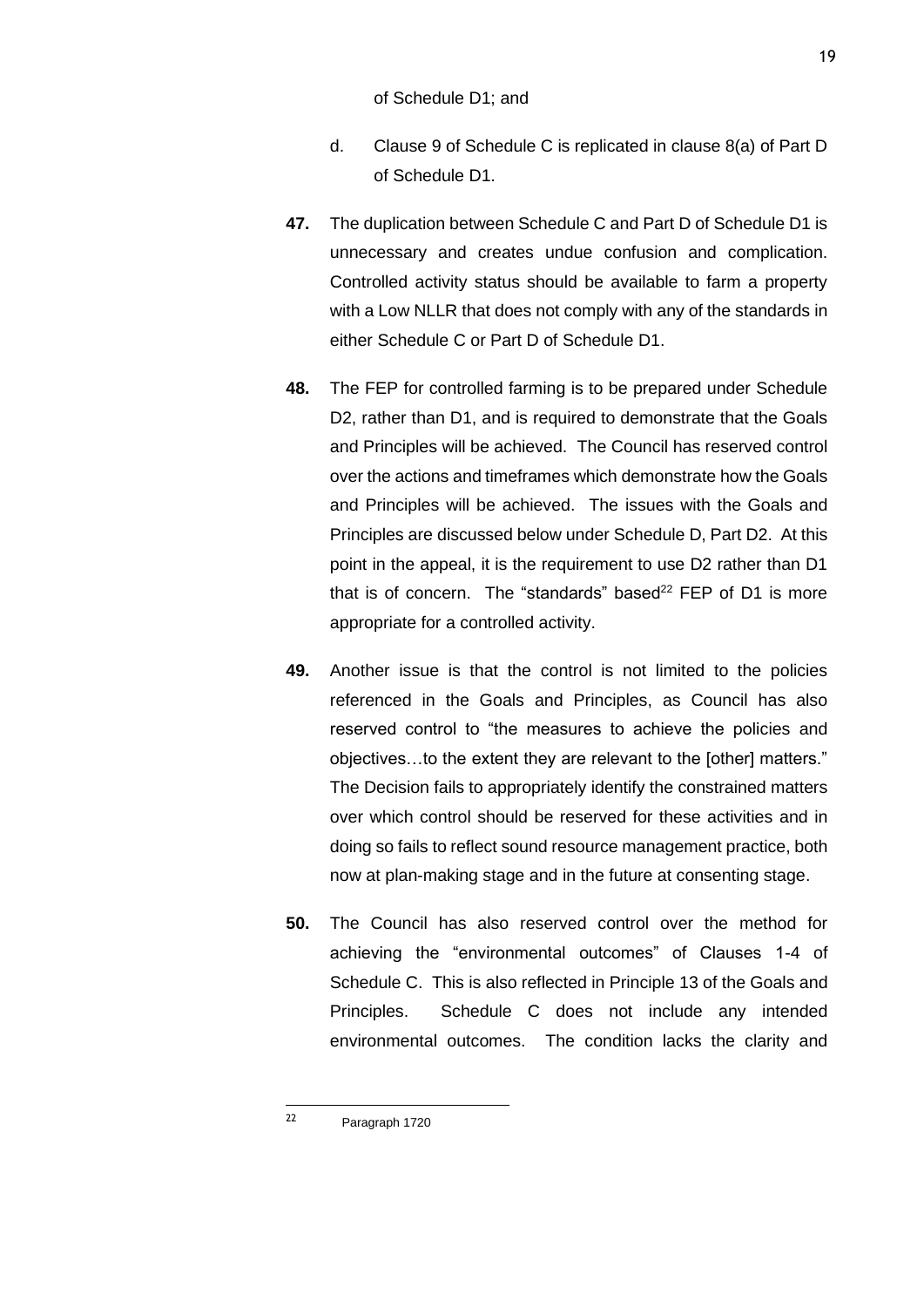certainty required for controlled activities.

**51.** As with the permitted activity, there is a requirement that the farming occurs on "one property". This is problematic for the reasons explained above.

*Rule 3.11.4.7 Discretionary Activity – Farming in a Collective and Not Otherwise Authorised*

- **52.** The heading is "farming in a collective" yet Rule 7A covers any farming on more than one property. There is no effects-based or policy justification for requiring discretionary activity consent when farming is carried out across more than one property.
- **53.** Rule 7C is also the default rule capturing all farming that fails to meet the conditions of the other rules. This includes farming with a Moderate NLLR that fails to meet the minimum standards. It would be more consistent with the reasoning in the Decision<sup>23</sup> for such activities to be provided for as restricted discretionary activities.
- **54.** Despite being the rule for farming on more than one property, the conditions of this rule reference "the property". This is internally inconsistent and unworkable.
- **55.** The conditions refer to the FEP needing to demonstrate how the farming activity will achieve the Goals and Principles. Whether a FEP "achieves" the subjective nature of many of the Goals and Principles is a matter for assessment, not a condition.

# *Rule 3.11.4.9 Non-complying Activity – Land Use Change*

**56.** It is a non-complying activity to change more than 4.1 hectares of a property from woody vegetation to farming, or from any land use to dairy farming. The area of change is measured cumulatively from the date PC1 was notified, 22 October 2016.

<sup>23</sup> Paragraph 1733 – 1736.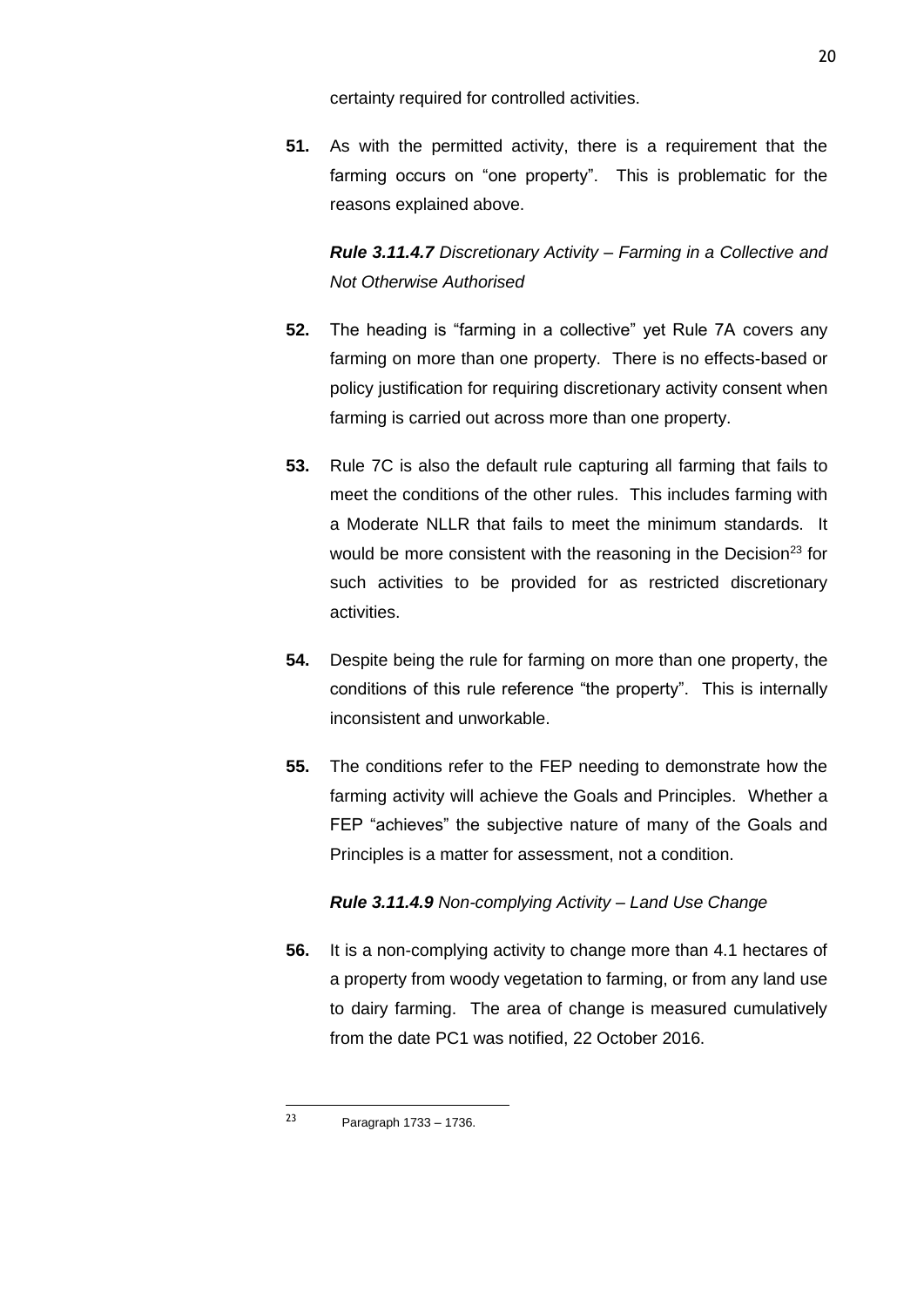- **57.** The use of 22 October 2016 was appropriate in the notified version of PC1 to "halt further land use change" until PC1 was in place.<sup>24</sup> The moratorium<sup>25</sup> could only be on land use change that could not be lawfully carried out in reliance on existing rights. Where a consent or certificate of compliance was not held specifically authorizing the change, such change could not occur. This was entirely appropriate.
- **58.** However, retaining that date in the Decision or the operative version of Rule 3.11.4.9 will catch any land use change that has been lawfully carried out in reliance on a certificate of compliance or resource consent. The retrospective nature of the rule is inappropriate. Replacing 22 October 2016 with the operative date of PC1 in the final version of the rule will be entirely consistent with the purpose and intent of the rule as notified, while removing the unlawful retrospectivity of the rule.
- **59.** Nor is there is any justification for the land area of change. The rule is not linked to either risk or the potential for adverse effects to arise. This is compounded by the inappropriate wording of Policy 5 which will be used to assess such applications.
- **60.** WPL supports the rationale in the Decision that "those discharging more should be under the greatest scrutiny", which translates to a more onerous activity status.<sup>26</sup> The non-complying activity status is the most onerous status imposed by PC1, yet the rule has no link to NLLR. Even if the NLLR is Low, the mere fact of changing more than 4.1ha triggers non-complying activity status. There is no basis for such an approach in an effects based planning instrument.

 $24$  Paragraph 15.

 $\frac{25}{26}$  Paragraph 1632.

Paragraph 1087.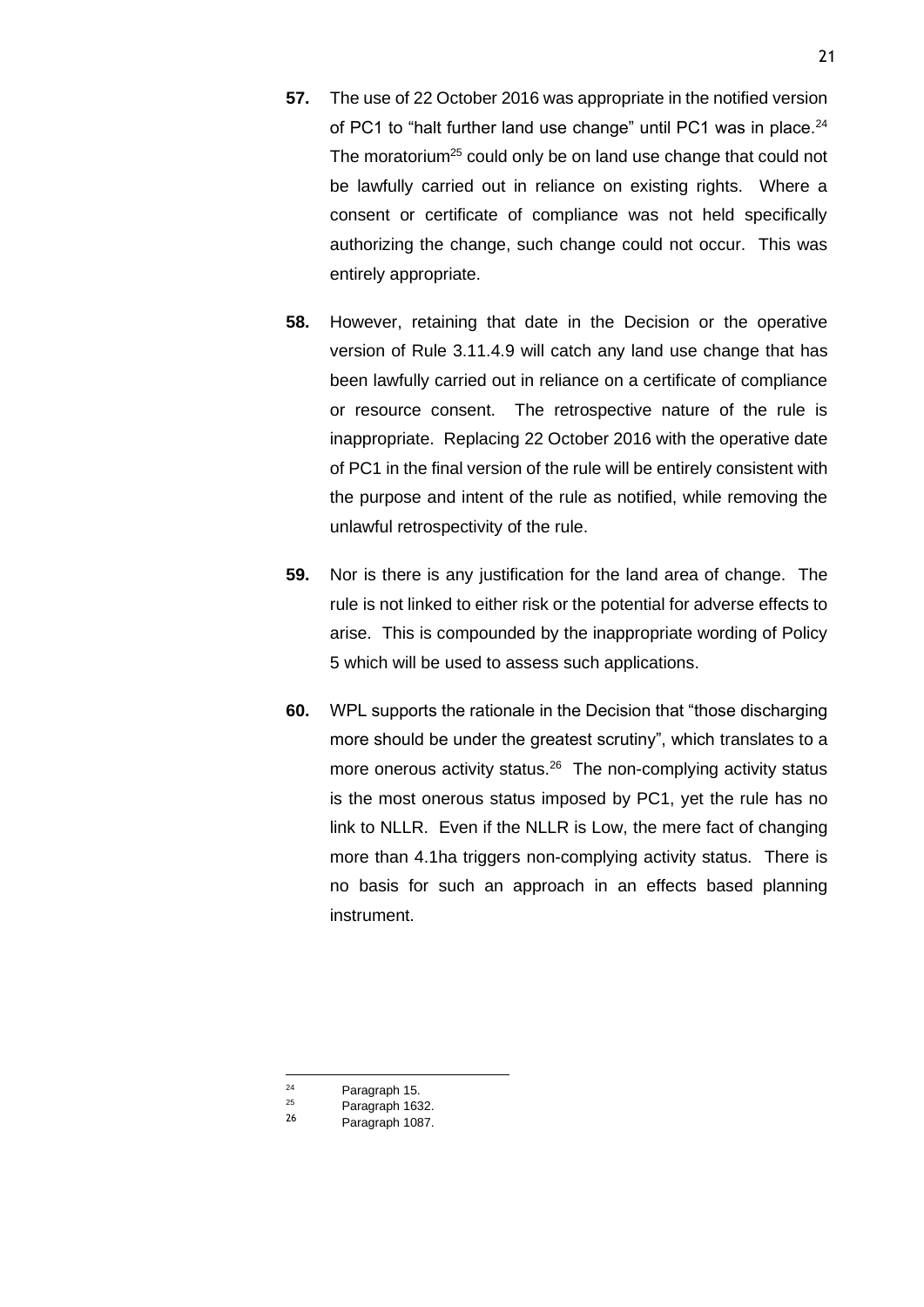#### *Schedule A*

- **61.** Registering the property in conformance with Schedule A is a condition of many of the PC1 rules.
- **62.** Clause 4(d) requires a description of the land use activity or activities undertaken on the property as at 22 October 2016. For the reasons set out above, the relevant date is the date on which the chapter becomes operative.
- **63.** Clause 4(g) refers to "more than one property being farmed as part of a group". The concept of "group" does not arise elsewhere in PC1. As noted above, care must be taken with PC1 to ensure the provisions work collectively as a package, without undue contradiction or confusion. Part of the solution is to ensure terms are used consistently.

## *Schedule B*

- **64.** Schedule B guides the calculation of NLLR where a property is "required to do so by any rule in Chapter 3.11". Rule 3.11.4.9 does not require a property to submit a NLLR. The exceptions in clauses 2(a)(ii) and 3(c)(ii) are therefore redundant, yet their inclusion creates potential confusion and uncertainty. The exceptions should be deleted.
- **65.** WPL endorses the Decision<sup>27</sup> to enable the use of alternative models to Overseer. In particular it agrees with the findings that:
	- a. Overseer is not the only DST able to be used, indicating:<sup>28</sup>

*"The provisions will enable any fit for purpose DST certified by a suitably qualified person."*

b. It is more effective and efficient to allow for the adoption of a suite of more inclusive and complete alternative DST;<sup>29</sup>

<sup>&</sup>lt;sup>27</sup> Paragraph 607. <sup>28</sup> Paragraph 20, final bullet point and paragraph 579, final bullet point.

Paragraph 603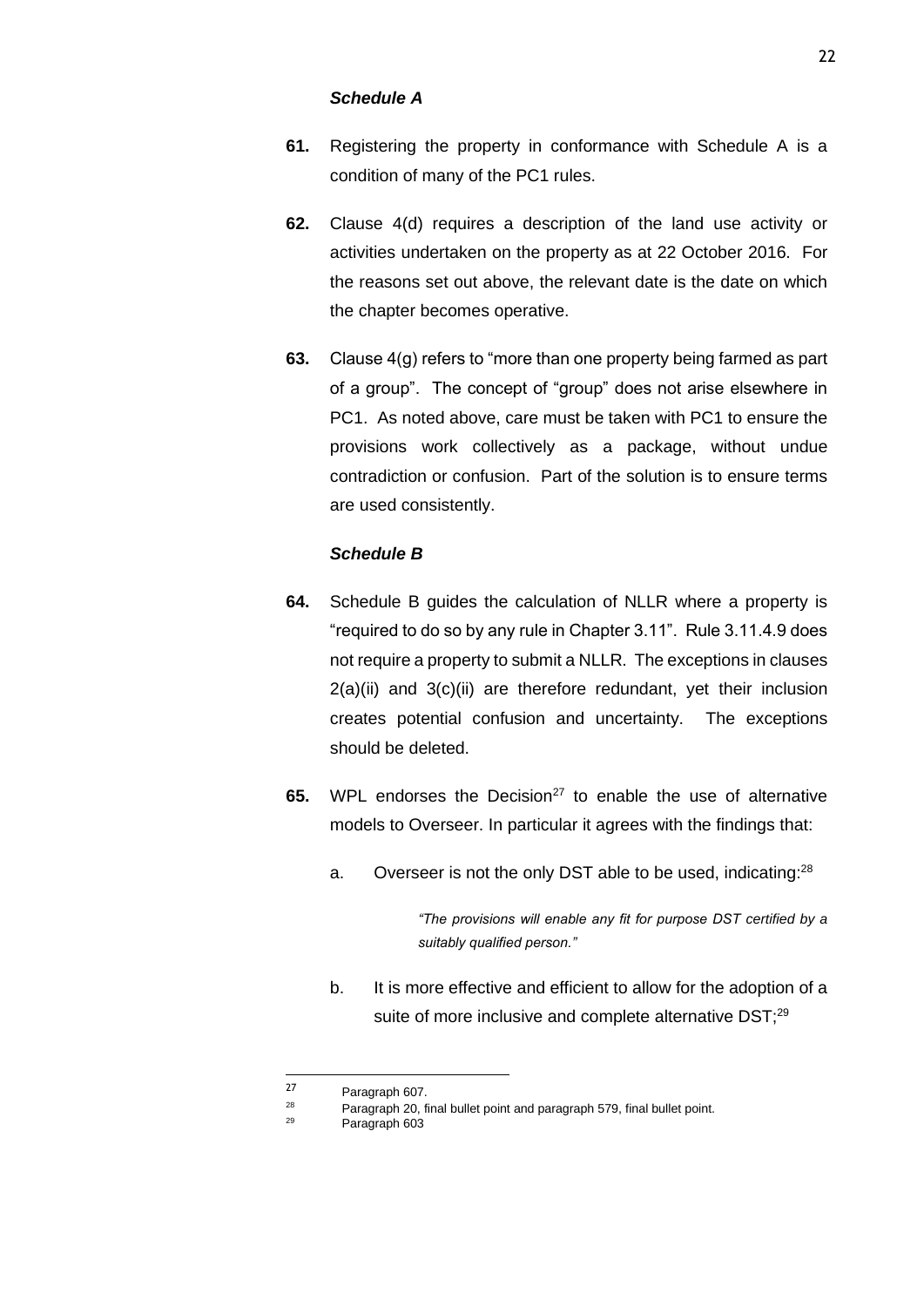- c. A general discretion to the CEO is unsatisfactory; $30$
- d. The person certifying the alternative DST needs experience in the development and assessment of nutrient loss  $models$ ; $31$
- e. Essential criteria should be met before an alternative DST is certified for approval; <sup>32</sup> and
- f. The choice of the DST should be left in the hands of an appropriately qualified expert who has certified that it meets specified minimum standards.<sup>33</sup>
- **66.** However, clause 3 (and, in particular sub-clauses (a) and (b) and the use of Certified Farm Nutrient Advisor) mean the intended option of using an alternative model is, in reality, not available to an applicant. In particular:
	- a. The opening sentence uses the phrase "approved model" inferring an approval process that is not apparent from the clause;
	- b. The requirement in sub-clause (a) to certify the model to the Council infers a certification role on nutrient loss modelers that is beyond the status of such experts;
	- c. As no certification is required for the use of Overseer, subclause (a) introduces a higher standard for any alternative DST that is unjustified;
	- d. The "robust review" required by the first bullet in clause (a) is both subjective and a higher standard than applies to Overseer;

 $30$  Paragraph 614

 $31$  Paragraph 615

 $32$  Paragraph 615

Paragraph 1133.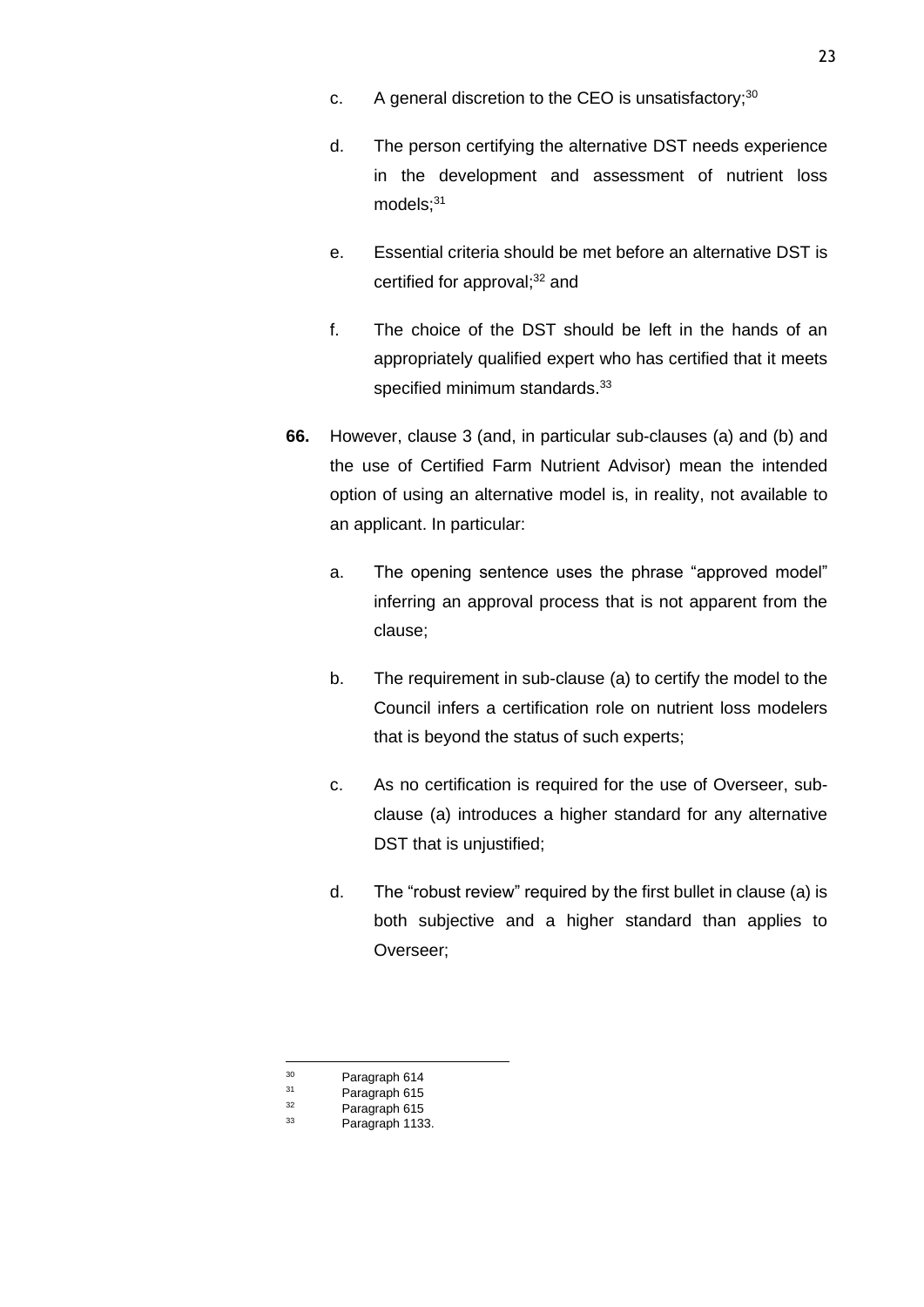- e. The reference to "appropriate" documentation in the second bullet in clause (a) also introduces a level of subjectivity that puts an applicant at undue risk;
- f. The third bullet in clause (a) requires the modeler to demonstrate and certify that the model can "produce comparable modelling outputs to those of Overseer". This is subjective, uncertain and unnecessary. It also wrongly assumes that Overseer produces horizontally and vertically comparable results, which is not the case. There should be no need to compare the outputs from an alternative DST to the outputs from Overseer, as doing so defeats the purpose of allowing alternative DST to be used; and
- g. Once certified by a suitably qualified and experienced nutrient loss modeler, the NLLR must be determined by a Certified Farm Nutrient Advisor. There should also be the ability for the suitably qualified and experienced nutrient loss modeler to calculate the NLLR.
- **67.** WPL supports the provision that allows the NLLR to be calculated using the most recent farming year or any full year since the 2015/2016 year when an alternative model is used.<sup>34</sup> However, if Overseer is used it can only be for a full year between 2015/2016 and 2019/2020 or the most recent farming year. $35$  There is no rationale for the differing approaches depending on the DST used. It appears to be an oversight, as the Decision clearly records the inherent unfairness and difficulty of specifying reference years,  $36$ and intended the applicant to have the flexibility to select any year.
- **68.** If Overseer is used, records must be retained "for the life of the Regional Plan".<sup>37</sup> One such record is "a map which shows property boundaries, block management areas, retired/non-productive

 $\frac{34}{35}$  Clause 3(c).

 $35$  Clause  $2(a)$ .<br> $36$  Deregraph G

 $36$  Paragraph 620.

Clause 2(d).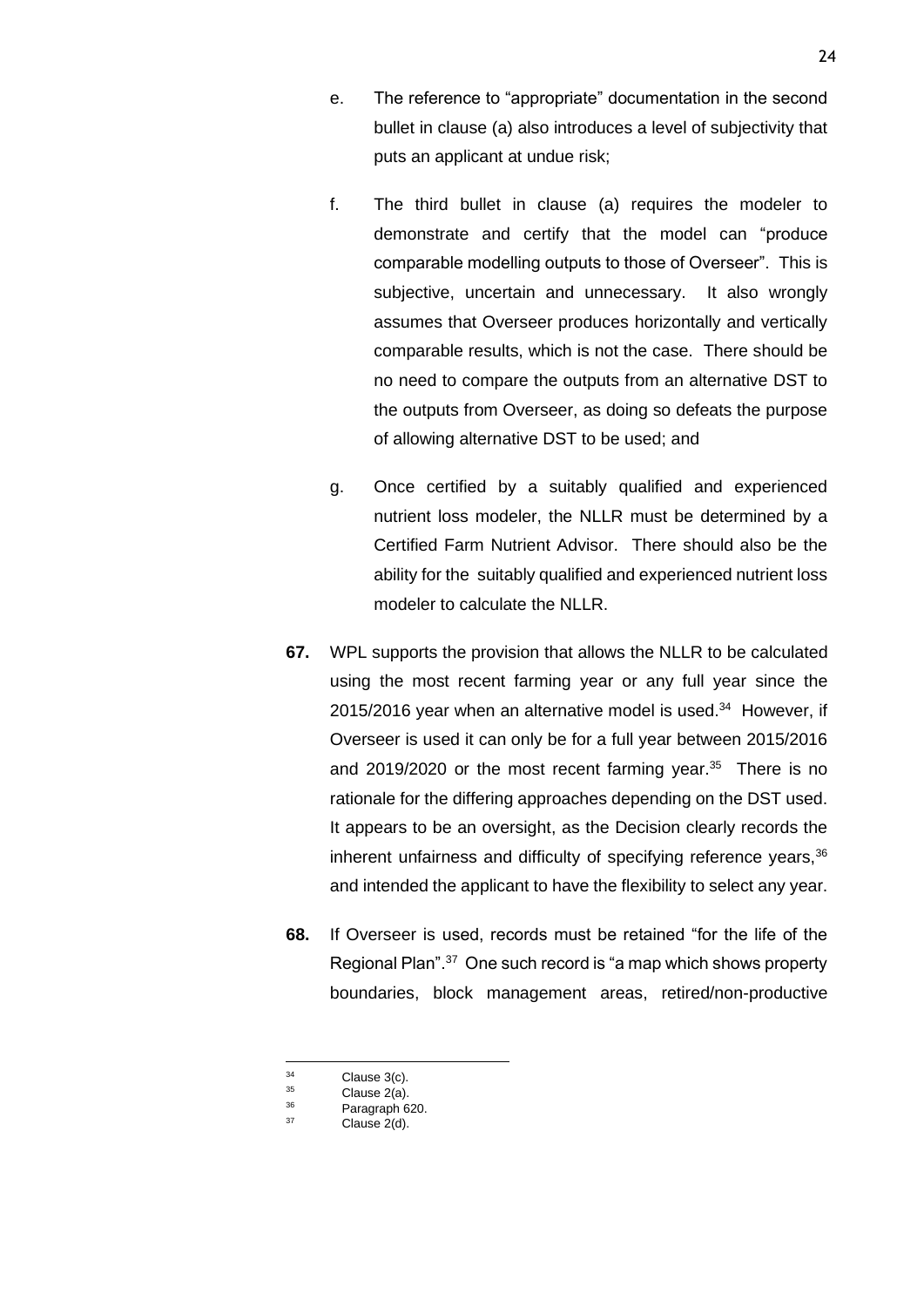areas and areas used for effluent irrigation".<sup>38</sup> By contrast, if an alternative model is used it is only "records relevant to the calculation and compliance auditing"<sup>39</sup> of the NLLR that must be retained, but similarly for the life of the Regional Plan. WPL:

- a. supports the use of the phrase "records relevant to the calculation and compliance auditing" and requests it be used for both DST options; and
- b. opposes the requirement to retain such records for "the life of the Regional Plan", and requests a greater level of specificity such as "for 10 years".

## *Schedule C*

- **69.** Schedule C sets out the minimum farming standards that all farming must comply with. The understanding recorded in the Decision was that the minimum standards are "relatively achievable."<sup>40</sup> The panel prepared them by adapting the evidence of submitters to be "more clear, objective and enforceable".<sup>41</sup>
- **70.** The benefit of specifying clear and measurable minimum standards is accepted. However, the standards selected are arbitrary, unfounded and inappropriate. Examples of supposed "good management practice" have been imposed with no supporting rationale.
- **71.** There are also examples of poorly drafted standards with the potential to create confusion. For example clause 1(b) requires waterbodies on land with a slope over 15 degrees to be fenced "where in any paddock adjoining the water body the number of stock units exceeds 18 per grazed hectare at any time." The defined terms are (in order of appearance):

 $^{38}$  Clause 2(d)(x).<br> $^{39}$  Clause  $^{2}(f)$ .

 $\frac{39}{40}$  Clause 3(f).

 $^{40}$  Paragraph 1695.

Paragraph 1696.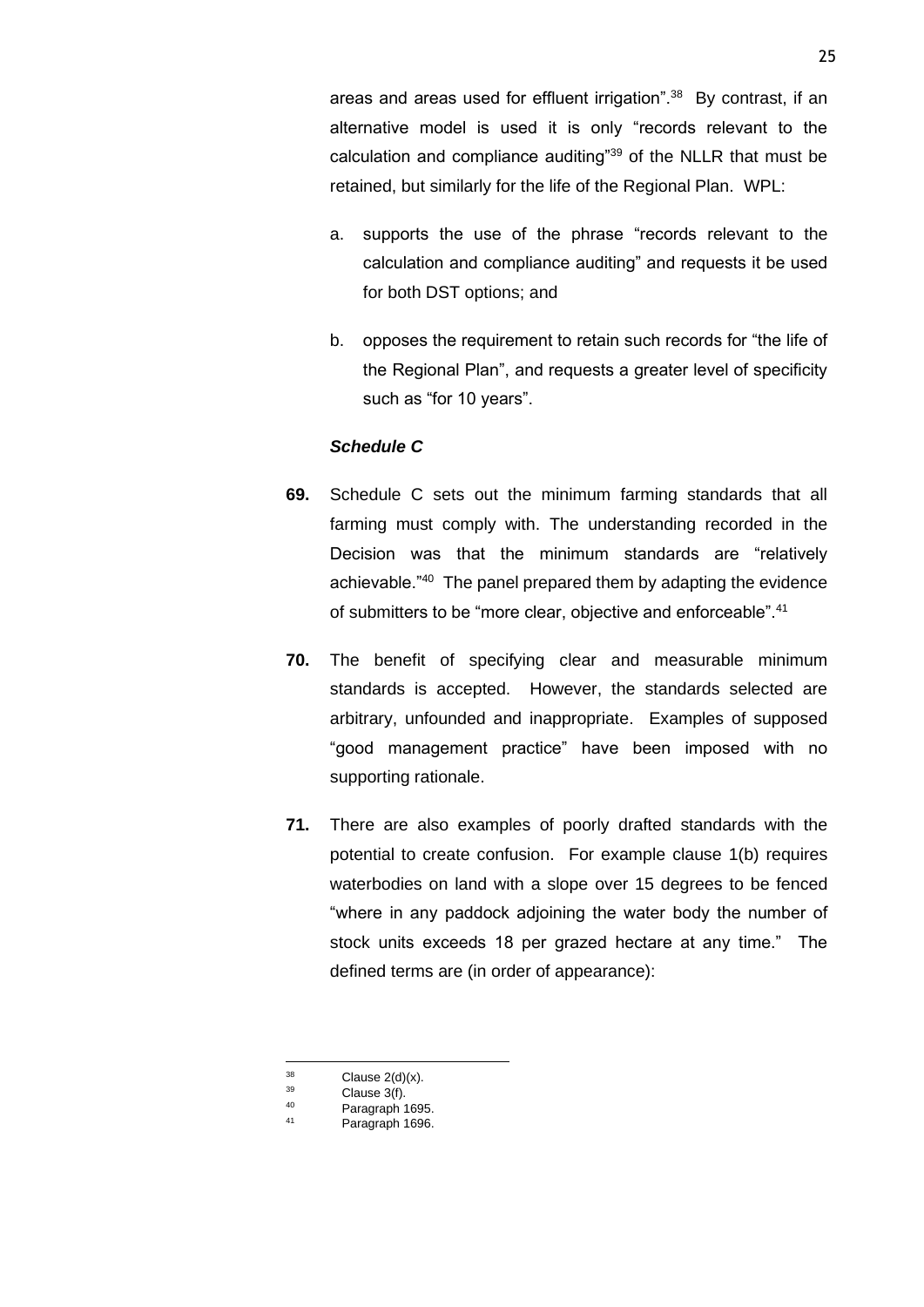- a. Waterbodies;
- b. Slope;
- c. Stock units; and
- d. Grazed hectares.
- **72.** However, applying the defined terms to the standard leads to confusion as to what is required. This, in part, is created by the reference to "paddock" in the definition of "slope" and the calculation of grazed hectares (which is used to determine winter stocking rate). WPL supports the intent of excluding large numbers of stock from permanent and intermittent waterbodies on steeper land, but considers the current drafting problematic.
- **73.** Clauses 6 9 of Schedule C are replicated in both Schedule C and Schedule D1, Part D. The standards should only occur in one location, with Schedule D1, Part D the more appropriate. Regardless of location, the requirements of clauses 6 and 9 are problematic for the reasons below.
- **74.** Clause 6 of Schedule C limits the application rate of nitrogenous fertiliser to 30kgN/ha per dressing, as does Clause 1(d) of Part D, Schedule D1. WPL supports the targeted application of fertilizer, and the implementation of efficient fertiliser management practices.<sup>42</sup> However, the 30kgN/ha per dressing limit is unduly restrictive and not founded on robust and defensible science. There is no discussion of the limit in the Decision, and no reasons provided for its selection.
- **75.** Clause 9 restricts grazing on forage crops on LUC class 6e, 7 or 8 land from 1 June to 1 September. The restriction is on cattle older than 2 years or greater than 400 lwt. The same restriction is set out in Clause 5(a) of Part D, Schedule D1. The use of LUC classes is not discussed or explained in the Decision. Instead, the only

<sup>42</sup> Paragraph 1697.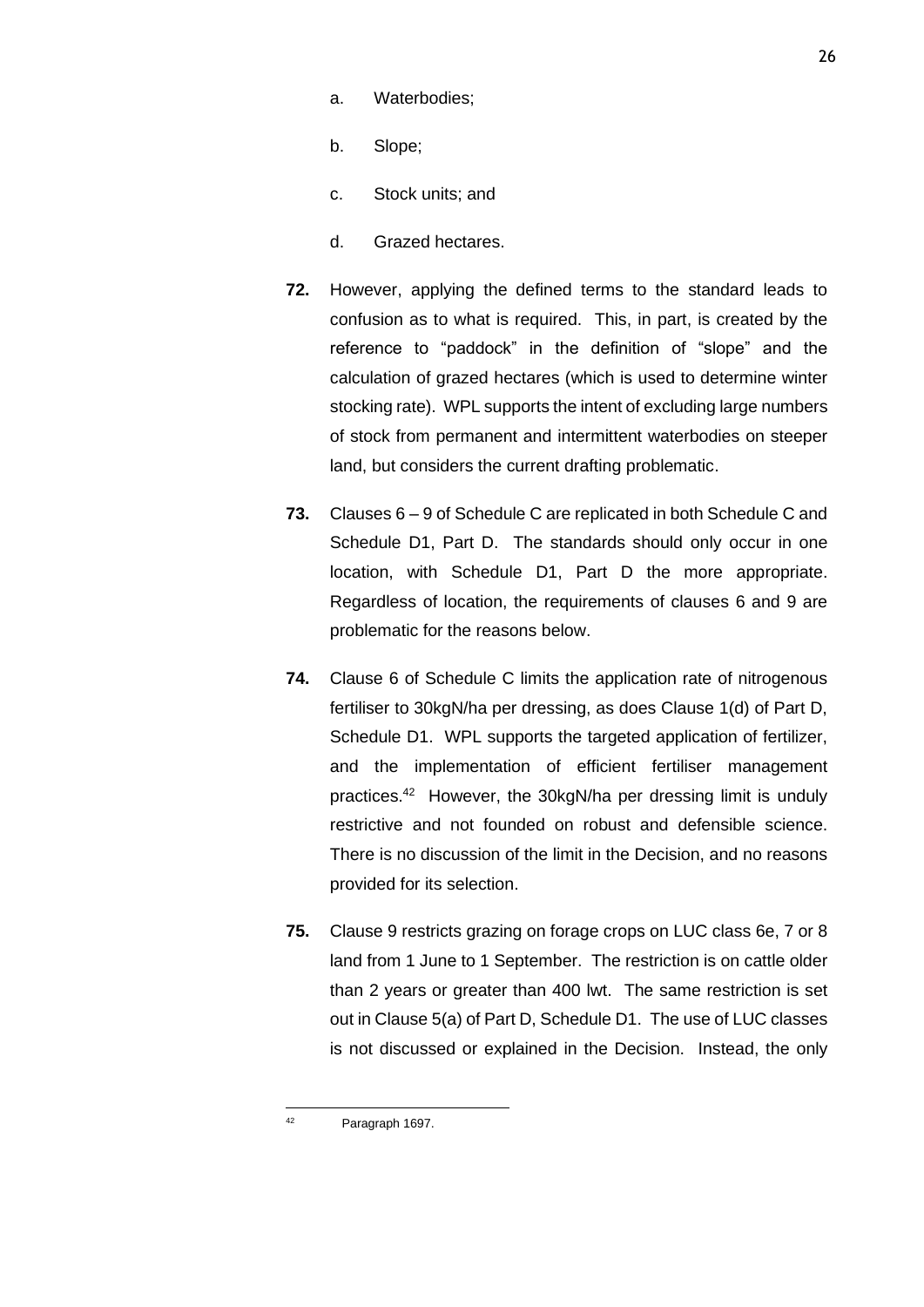explanation in the Decision is:

*Slope is known to exacerbate the risk of contaminant run-off… Given the high risk of contaminant loss associated with the grazing of winter crops, it is considered appropriate to limit the slope of the land used for this activity.*

**76.** However, there is no slope factor in Clause 9. Not all LUC class 6e land is steep. To be consistent with the reasoning in the Decision, clause 9 (if retained) should restrict winter grazing on forage crops on steep land rather than on LUC class 6e, 7 or 8 land. The use of the LUC class maps should be deleted from all standards.

## *Schedule D1, Part D*

- **77.** Schedule D1 guides the development of FEP for Low Intensity permitted activity farming. Part D sets out the minimum standards the FEP must confirm are met on each property.
- **78.** The duplication with clauses 6 9 of Schedule C is addressed above.
- **79.** The requirement in clause 2(a) for a tool or model to be approved by a person who the Council is satisfied is suitably qualified is addressed above.
- **80.** In terms of content of the other minimum standards:
	- a. 1(c) requires that nitrogen fertilizer is applied to pasture in response to future feed deficit;
	- b. 1(d) restricts the application rate of nitrogen fertilizer to pasture to 30kg/N/ha per dressing;
	- c. 2(b) limits annual purchased N surplus to 150kg/N/ha/yr;
	- d. 4(a) requires prioritisation of critical source areas which are "near" waterbodies;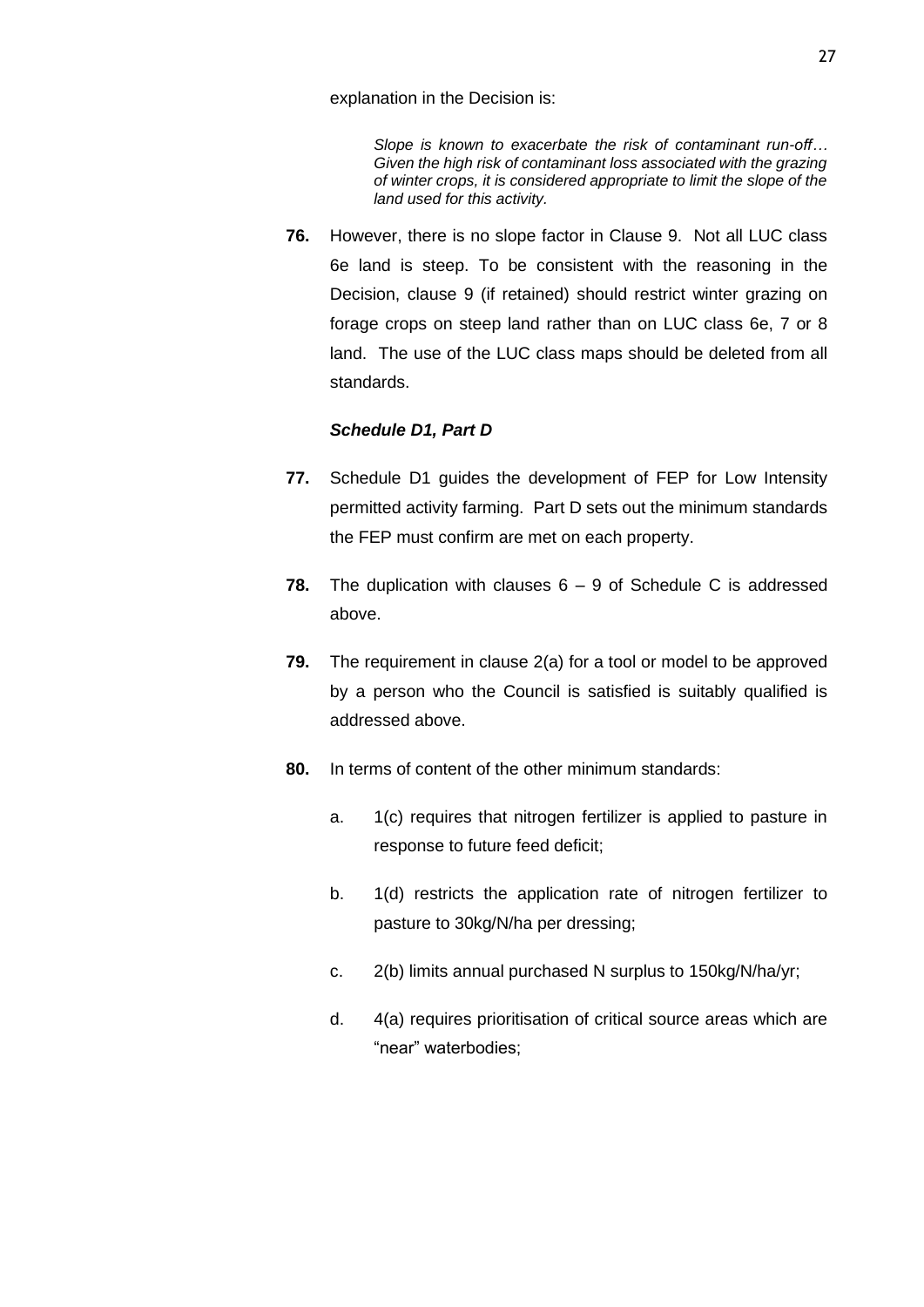- e. A variety of restrictions are placed on the use of LUC class 6e, 7 or 8 land:
	- i. No cattle older than 2 years or greater than 400kg lwt can be grazed from 1 June to 1 September (clause 4(b));
	- ii. No cattle older than 2 years or greater than 400kg lwt can be grazed on forage crops from 1 June to 1 September (clause 5(a));
	- iii. The number of cattle grazed on forage crops from 1 June to 1 September cannot exceed 30 in an individually-fenced area (clause 5(b)); and
	- iv. No cultivation (clause 7(a));
- f. 4(c) requires "farm scale erosion risks" to be mapped;
- g. 6(a) and 6(b) treat culverts in the same manner as races, laneways and bridges and require them to be designed and maintained to prevent ponding and direct runoff to vegetated areas;
- h. 6(b) provides only 3 years for all existing races, laneways, culverts and bridges to be upgraded to meet standard 6(a);
- i. 6(c) requires new gateways, water troughs, and undefined features "self-feeding areas, stock camps and wallows", to be located "to minimise the risks to surface water quality". In Principle 11 of the Goals and Principles the FEP is to locate and manage these features to "minimize effects on water quality";
- j. 6(d) provides only 3 years for all such existing features to be re-located and to meet the same standard;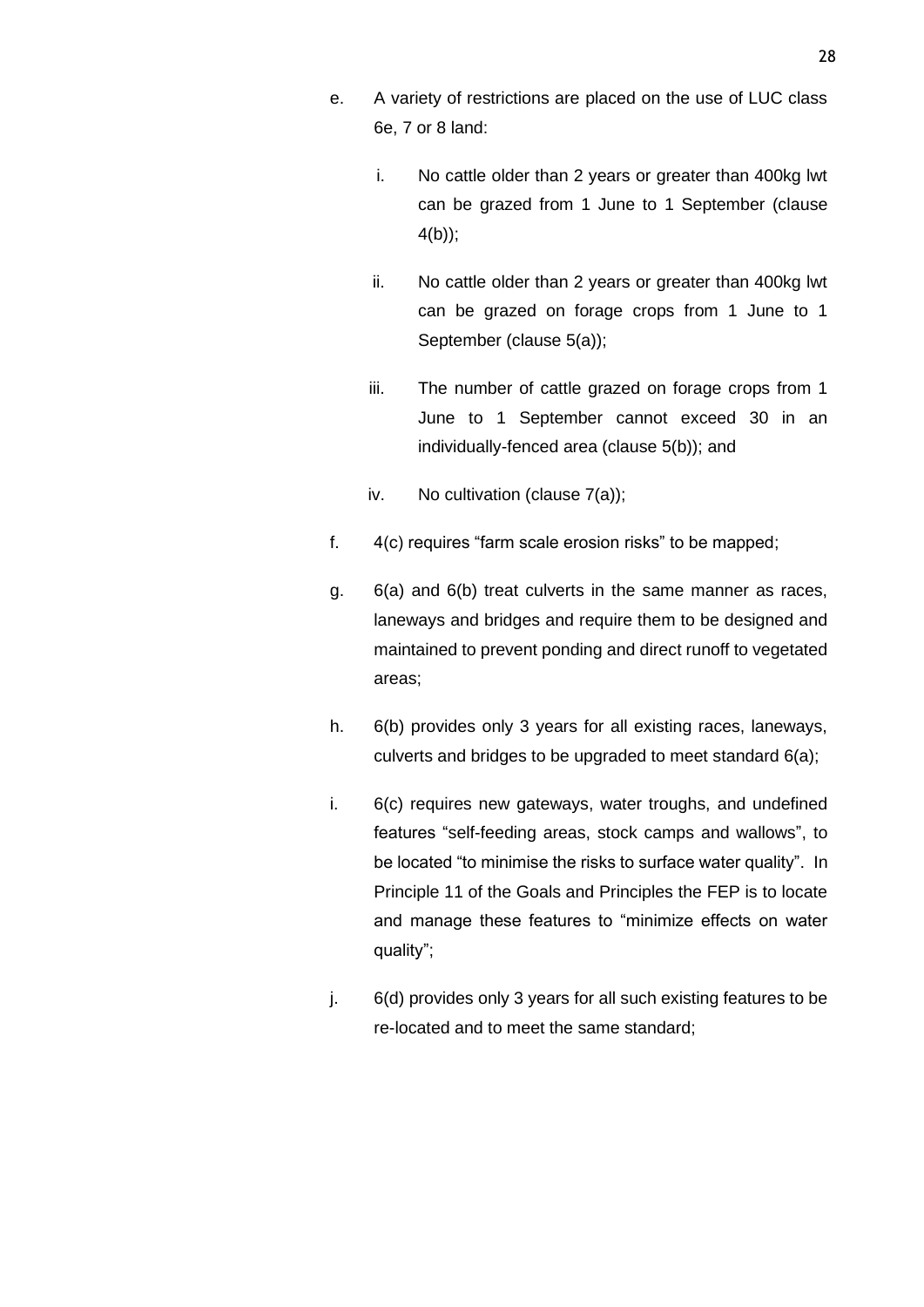- k. 8(b) requires effluent ponds to be managed to ensure a minimum of 75% working volume is available between 1 March and 1 May; and
- l. 8(e) requires yard areas to be managed to "ensure runoff to water does not occur" and all sealed yards must have an effluent system.
- **81.** The minimum standards in Schedule D:
	- a. Are unnecessarily restrictive and not supported by robust and defensible science;
	- b. Fail to meet the intent of the Decision to take a risk-based approach to management;<sup>43</sup>
	- c. Contradict the intent of the Decision that "farmers with reasonably standardized systems, on reasonably flat country… and with no other unusual environmental, geographical or other features" will be able to easily comply;<sup>44</sup>
	- d. Are not the most efficient methods to achieve the PC1 objectives; and
	- e. Were not prepared in accordance with the rules of natural justice (procedural fairness) as not all submitters were invited to the workshops to revise Schedule D.<sup>45</sup>

# *Schedule D2*

- **82.** Schedule D2 guides the development of FEP for all farming that requires a consent, regardless of activity status.
- **83.** The requirements were intended to be "as 'simple' and efficient as possible, with the minimum amount of regulatory intervention."<sup>46</sup>

 $^{43}$  Paragraph 1138

 $^{44}$  Paragraph 1732.

 $45$  Paragraph 1749.

Paragraph 1719.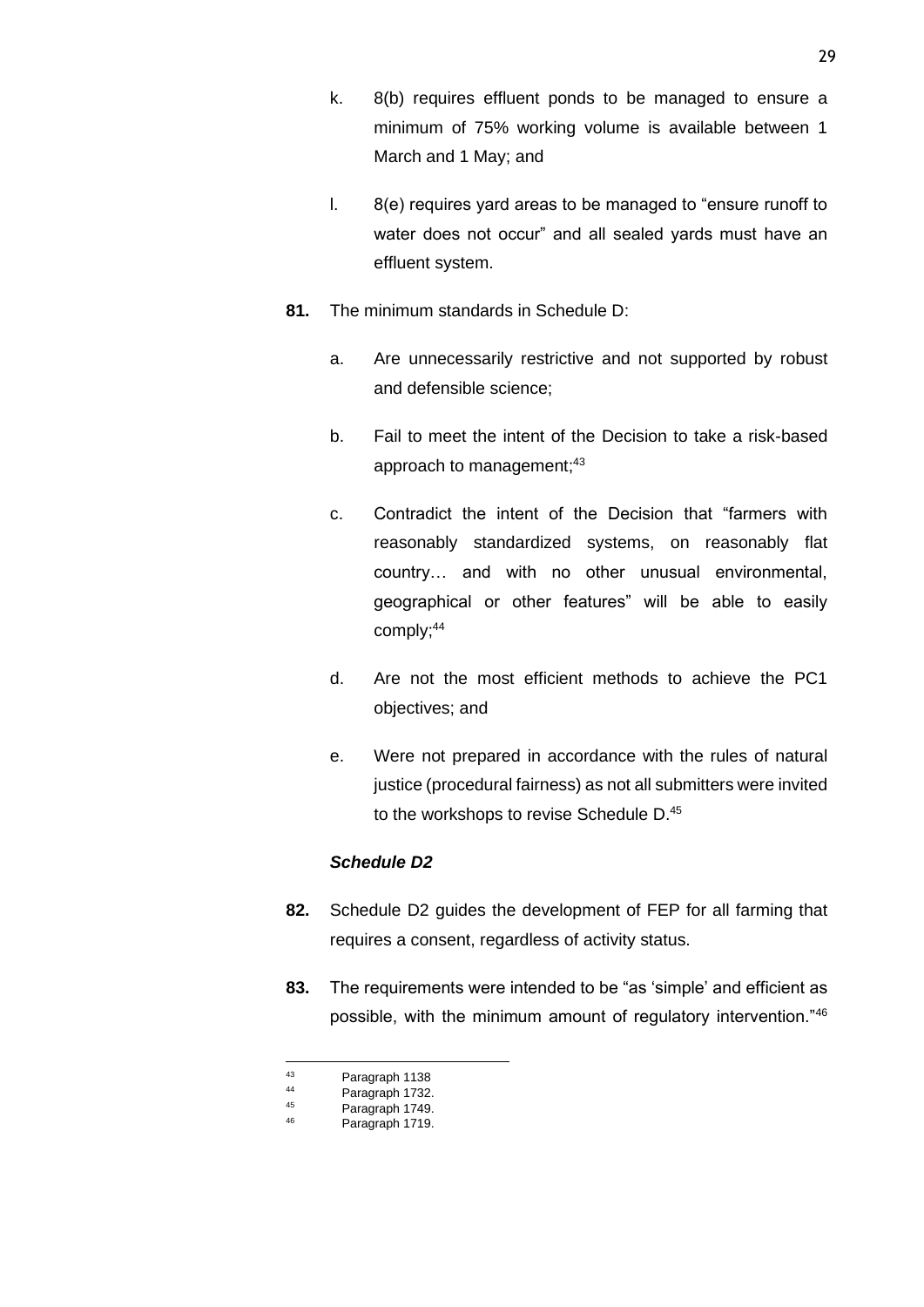That has not yet been achieved.

- **84.** The purpose of a D2 FEP is to:
	- a. Achieve consistency with the Goals and Principles;<sup>47</sup> and
	- b. Adopt actions that will result in the greatest reduction in diffuse discharges as practicable.<sup>48</sup>
- **85.** WPL's concerns stem from the facts that:
	- a. Many of the Goals and Principles are worded in a way that it will be inherently difficult to establish "consistency" has been "achieved";
	- b. Requiring the "greatest reduction" "as practicable", especially for controlled activities, is both unreasonable and unjustified.
- **86.** Goal 1 is to manage farming activities in a way that "minimises the loss of contaminants that potentially affect water quality". Goal 2 refers to "nutrient losses" while Goals 6, 7 and 8 refer to contaminant losses and Principles 18 and 20 refer to contaminants. It is beyond the scope of PC1 to control contaminants other than nitrogen, phosphorus, sediment and microbial pathogens.
- **87.** Principle 9 requires farmers to farm in a manner that "achieves the nutrient loss reductions required in Policy 2". The cross reference to Policy 2 creates unnecessary circularity within the PC1 provisions. Combined with the purpose of the FEP<sup>49</sup>, the reference to Policy 2 inappropriately requires controlled activities to reduce the NLLR to the lowest practicable level.
- **88.** Principle 15 suggests that all land in LUC classes 6e, 7 and 8 is erosion prone land to be retired. The concerns with the unjustified use of LUC classes is addressed above.

<sup>47</sup> Part B, cl 1; Part C, cl 2(i), 3(a), (b), (c) and (e).

<sup>48</sup> Part B, cl 2.

Part B, cl 2.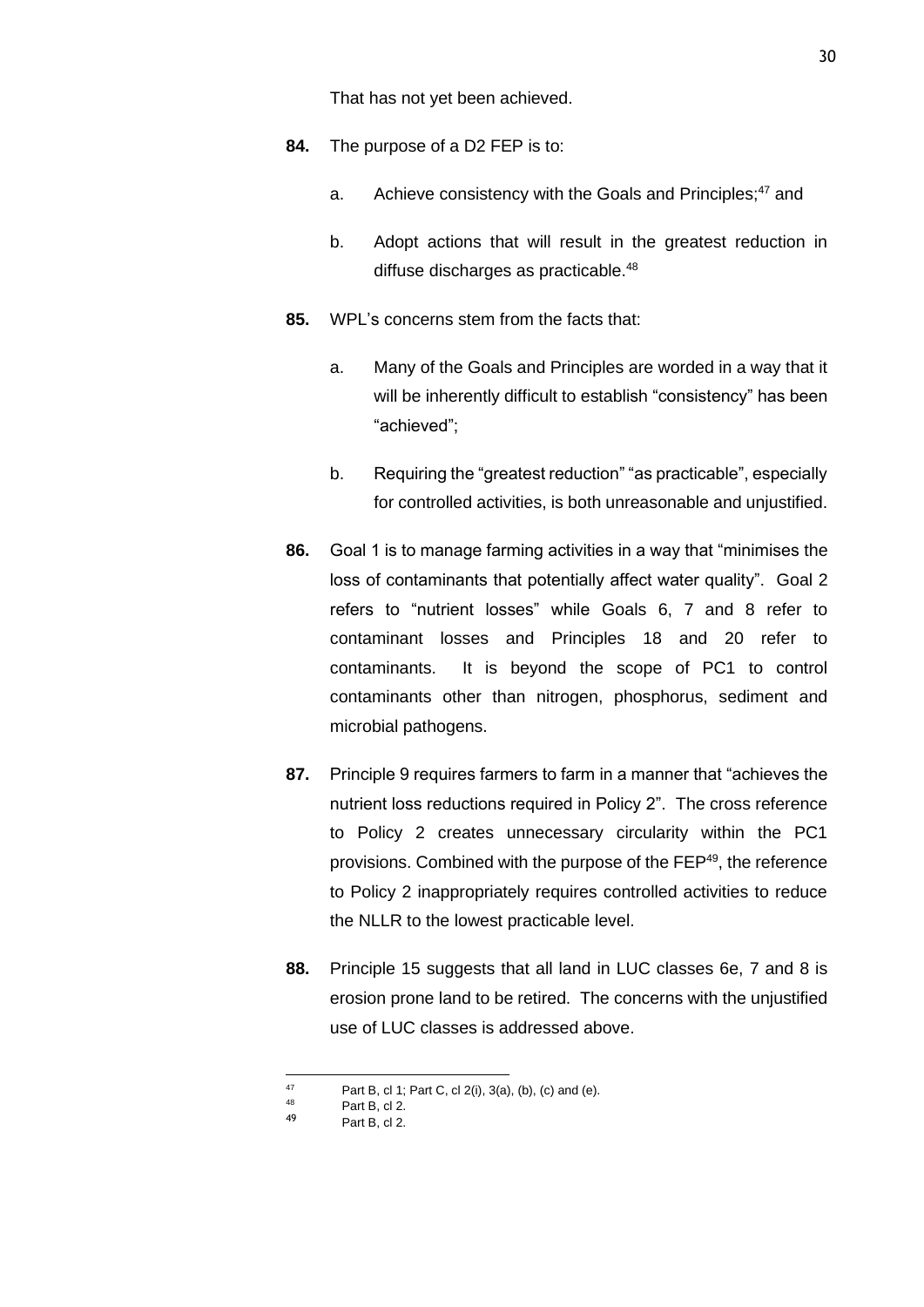## *Table 3.11-1*

**89.** In sub-catchment 66 (Waikato at Ohakuri), the notified version of PC1 indicated that no improvement in water clarity was required. The Decision requires substantial improvement in this subcatchment. There is no discussion of or any rationale for this change in the Decision.

# *Definitions*

# Certified Farm Environment Planner

# Certified Farm Nutrient Advisor

- **90.** Both of these definitions require a suitably qualified and experienced individual to be separately approved by the Council's Chief Executive before being capable of undertaking the defined roles.
- **91.** That is both inappropriate and unnecessary. Nor is it supported by the reasoning in the Decision.<sup>50</sup>

# Diffuse Discharges

**92.** The defined term "diffuse discharges" is generally but not always accompanied by a reference to the four contaminants being controlled by PC1. The defined term may operate effectively without any reference to contaminants, but if it is to include reference to "contaminants" then it must be to the four contaminants being controlled by PC1, namely nitrogen, phosphorus, sediment and microbial pathogens.

# Farming

**93.** The Decision Version amended the defined term from "farming activities" to "farming" resulting in a different term used in Chapter 3.11 to the rest of the plan. The change has not been carried

<sup>50</sup> Paragraph 1763 and 1771.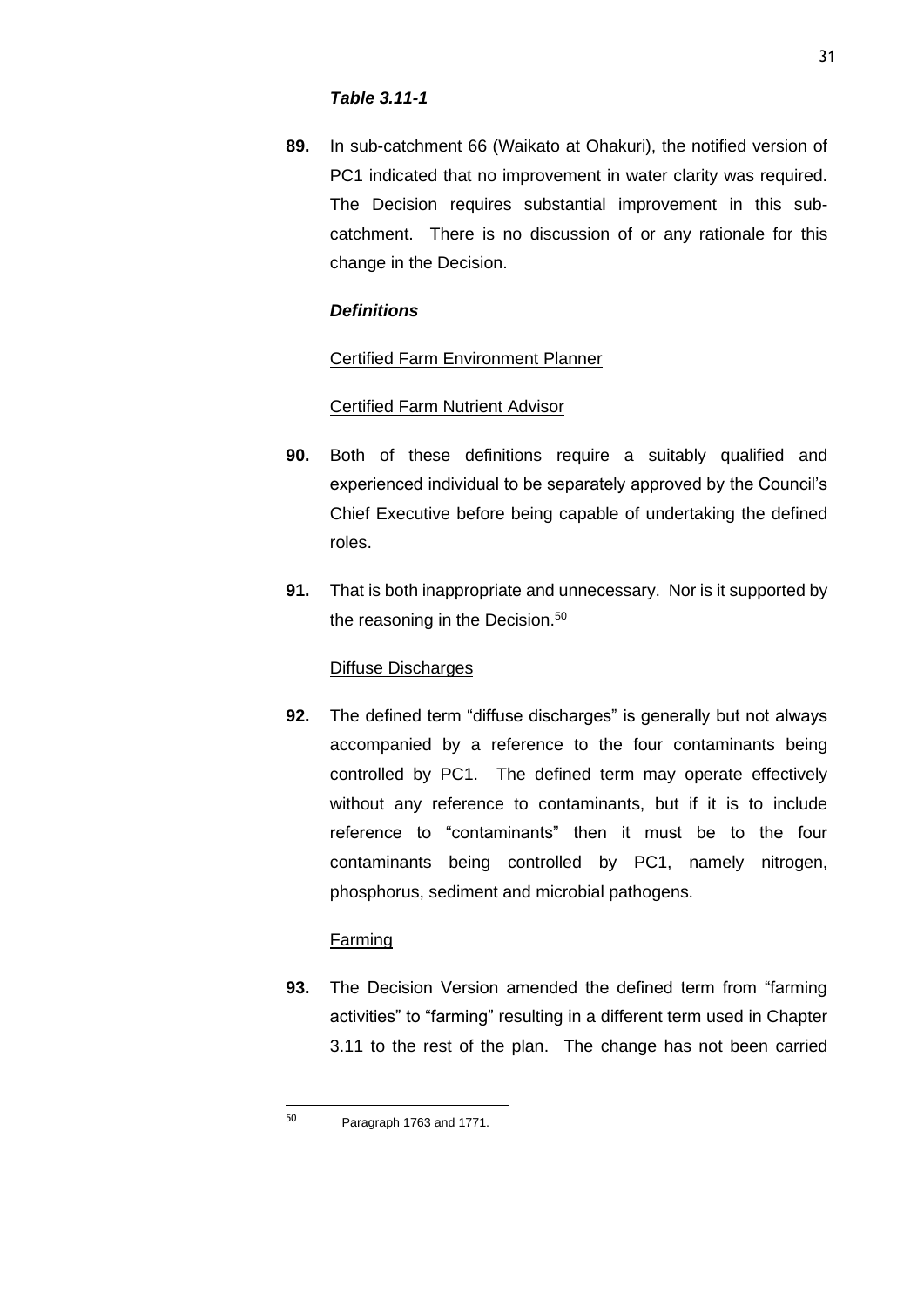through to the wording used throughout the provisions. Nor is any justification provided for having a different definition for farming in Chapter 3.11 to the definition that applies across the rest of the plan.

# Grazed hectares

**94.** Any land previously used for grazing that has been retired from all farming or forestry activities can be included in the land area used to calculate "grazed hectares", but only for 10 years after it is retired. The Decision suggests this "recognizes those farmers who have already retired land."<sup>51</sup> With respect, it does not. There is no justification for limiting the inclusion of retired land in the calculation for a 10 year term. Land set aside for environmental initiatives must be capable of being factored into the calculations going forward, and on a continuing basis so as not to undermine the benefits provided or inadvertently change the outcome of the calculations as the years pass.

## Property

**95.** The definition of Property in the Decision Version of PC1 is a combination of the two defined terms – Property and Enterprise – in the Notified Version. The addition of "and is a single operating unit for the purpose of management" from the Enterprise definition adds nothing but confusion and the risk of properties not otherwise meeting the definition.

## Slope

**96.** The steepness of the land surface within 20 metres of a permanent or intermittent waterbody is measured in degrees and "averaged for the paddock" to determine whether the water body must be fenced to exclude stock. This is a cumbersome and uncertain approach which may not lead to the intended environmental outcomes. Once the intent of the definition is clear, the more

<sup>51</sup> Footnote 438 to paragraph 1554.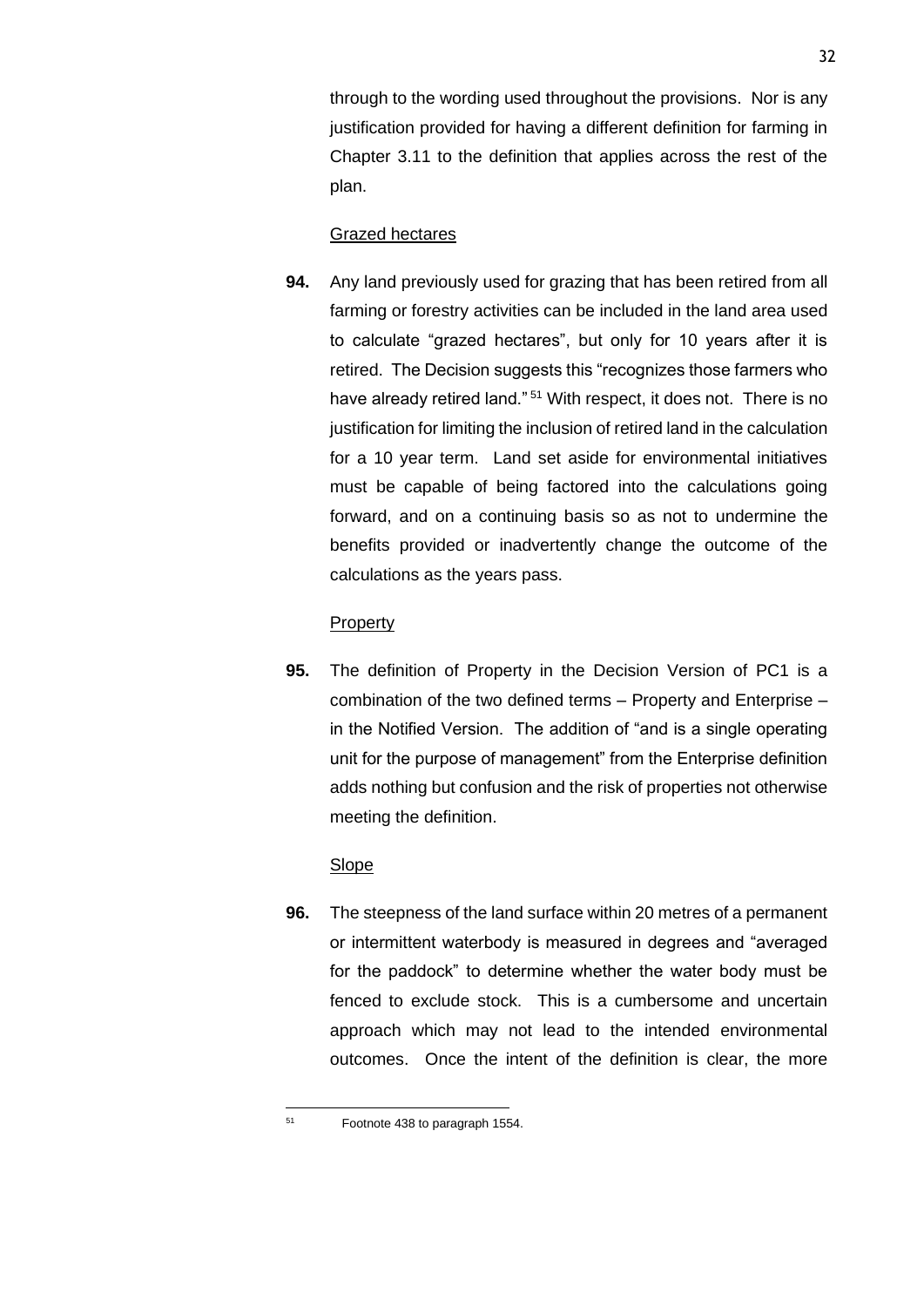appropriate method is to amend the existing definition in the plan rather than to have two definitions.

## **Relief sought**

*General*

- **97.** WPL seeks:
	- a. the relief specified below, or similar to respond to the reasons above;
	- b. any further, additional or consequential amendments required in order for PC1 to be internally coherent; and
	- c. costs.

#### *Specific*

**98.** Amend Objective 1 as follows:

In relation to the effects of nitrogen, phosphorus, sediment and microbial pathogens on water quality, the health and wellbeing of the Waikato and Waipā Rivers, including all springs, lakes and wetlands waterbodies within their catchments, is both restored over time and protected, with the result that in particular, they are safe for people to swim in and take food from at the latest by 2096.

**99.** Amend Objective 2 as follows:

Progress is made over the life of this Plan towards the restoration and protection of the health and wellbeing of the Waikato and Waipā River catchments in relation to nitrogen, phosphorus, sediment and microbial pathogens by the short-term numeric water quality values in Table 3.11-1 being met no later than 10 years after Chapter 3.11 of this Plan is operative.

**100.** Amend Policy 1(c) as follows:

Enabling, through permitted activity rules, low intensity farming and horticultural activities (not including commercial vegetable production), with low risk of diffuse discharge of those contaminants to water bodies, and requiring resource consents for all other activities

**101.** Amend Policy 2(a) as follows:

Requiring farming activities with a Nitrogen Leaching Loss Rate within the Moderate Nitrogen Leaching Loss range set out in Schedule B Table 1 to obtain a resource consent, and to demonstrate that either the Nitrogen Leaching Loss Rate is already as low as practicable given the current land use or that the Nitrogen Leaching Loss Rate will reduce to the lowest practicable level over an appropriate specified period;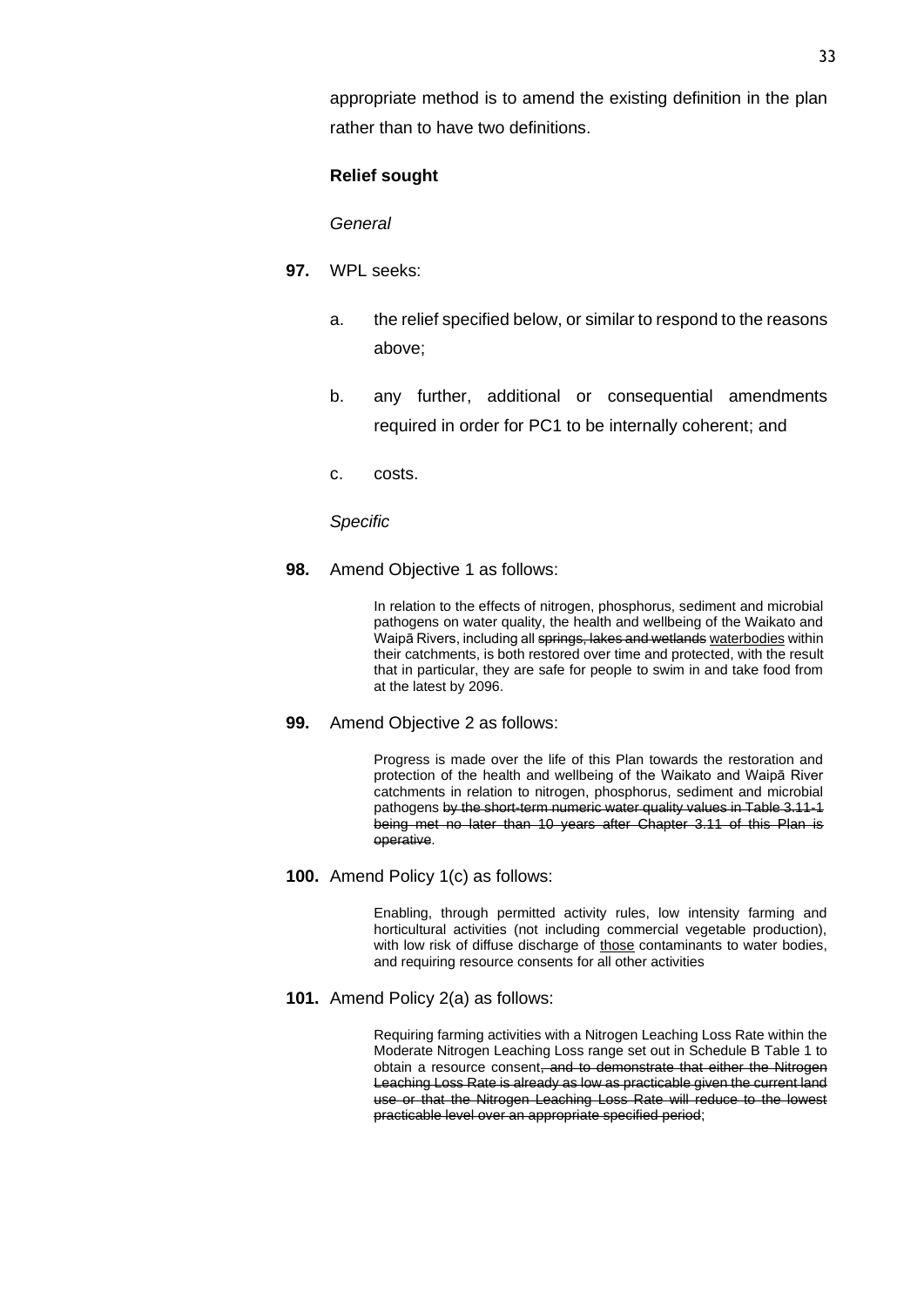- **102.** Delete Policy 2(b), third bullet point.
- **103.** Delete Policy 2(c).

#### **104.** Amend Policy  $2(d) - (f)$  as follows:

- (d) Generally excluding farmed cattle, horses, deer and pigs from rivers, streams, drains, wetlands, lakes and springs waterbodies; and
- (e) Where farmed cattle, horses, deer and pigs are not excluded from rivers, streams, drains, wetlands, lakes and springs waterbodies:
- … (ii) imposing consent conditions to require mitigation measures to address any damage to aquatic habitat and discharge of contaminants resulting from stock access to those waterbodies; and
- (f) Encouraging creation of riparian buffers (with appropriate riparian vegetation where necessary) adjacent to rivers, streams, drains, wetlands, lakes and springs waterbodies to reduce overland flow of contaminants phosphorus, sediment and microbial pathogens and improve freshwater habitat quality.
- **105.** Amend Policy 4(a) as follows:

Ifapropertyisusedfordairyfarming,commercialvegetableproduction,or has a stocking rate of more than 18 stock units per hectare and/or more than 5% in arable cropping, use an appropriate decision support tool in accordance with Schedule B of this Chapter, to quantify the Nitrogen Leaching Loss Rate for the property;

**106.** Amend Policy 4(d) as follows:

Identify suitable mitigating actions appropriate to the land, its use, risk assessment and the short-term numeric water quality values specified in Table 3.11-1 for the sub-catchment(s) within which the land is located and downstream catchments;

**107.** Delete Policy 5 and replace it with the following:

Provide consent applicants opportunities to offset or compensate residual adverse effects by:

- a. A like for like offset to achieve the water quality objectives of Te Ture Whaimana o Te Awa o Waikato when:
	- i. There is no net increase in a contaminant set out in Table 3.11.2 as a priority for reduction in the sub-catchment in which the property being farmed or land use change is located; and
	- ii. The measures provide a reduction of the same contaminant.
- b. Compensation to achieve the water quality objectives of Te Ture Whaimana o Te Awa o Waikato when:
	- i. The measures provide a reduction in the diffuse discharge of nitrogen, phosphorus, sediment or microbial pathogens in the Waikato and Waipā river catchment(s); and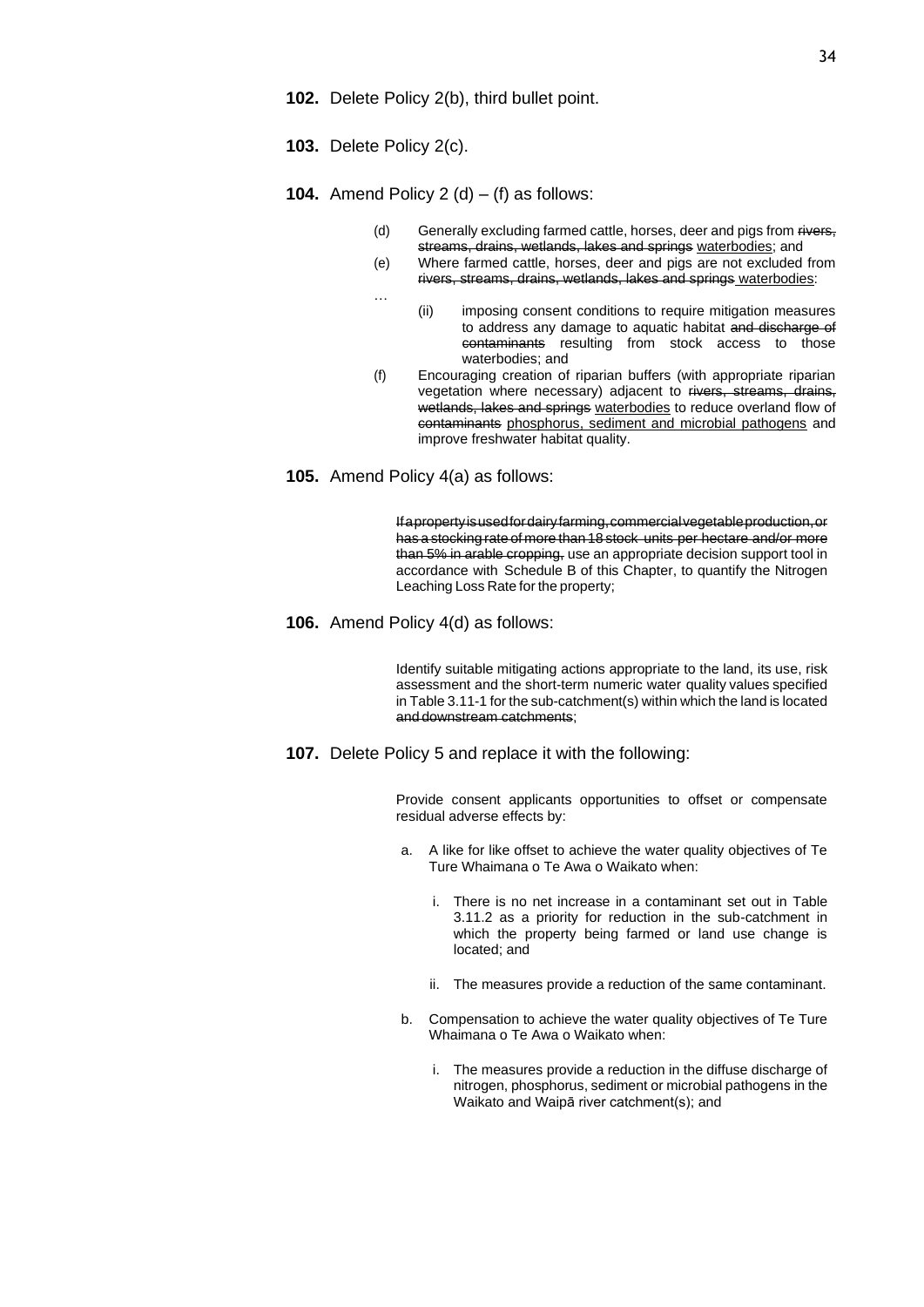- ii. The measures provide positive benefits to the restoration and protection of the health and wellbeing of the Waikato and Waipā Rivers.
- c. Compensation in the form of methods to advance achievement of the broader objectives of Te Ture Whaimana o Te Awa o Waikato including but not limited to:
	- i. Opportunities to enhance biodiversity and the functioning of ecosystems; and
	- ii. Opportunities to enhance access to and recreational values of the Waikato and Waipā Rivers.
- d. Other compensation to provide significant positive benefits to the restoration and protection of the health and wellbeing of the Waikato and Waipā Rivers.
- **108.** Delete Policy 7 and replace it with a policy that requires the duration of consent to reflect the investment in infrastructure, the quality and effectiveness of the consent holder's FEP, the progress towards the short-term numeric water quality values and the possibility of a replacement plan and/or a new allocation regime.
- **109.** Amend Policy 8(a) as follows:

People and communities will need to collectively change practices and activitiessoastocontributetoachievingthe short-term numeric water quality values in Table 3.11-1 for the catchments as a whole;

- **110.** Amend Policy 10 to clearly identify which of the four contaminants controlled by PC1 the preparation required relates to, potentially by reference to Table 3.11-2 or by limiting the information able to be collected from farmers to the four contaminants controlled by PC1.
- **111.** Delete Policy 16(a).
- **112.** Delete Policy 19.
- **113.** Amend Rule 3.11.4.2 to:
	- a. Remove the cross-references to the other rules;
	- b. Extend the time period to the latter Application Date where the use of land is across sub-catchments with different Application Dates; and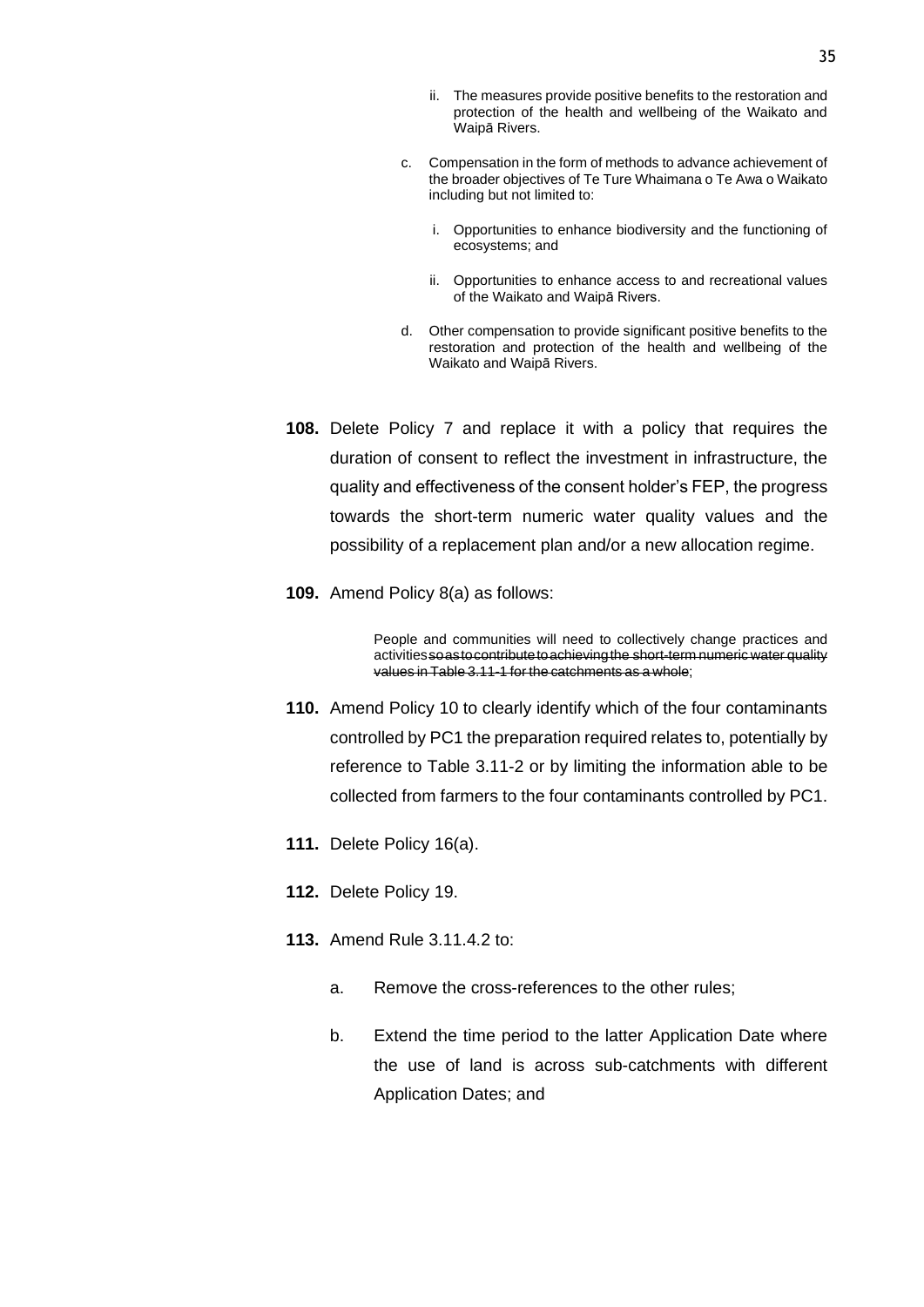- c. Delete the Note.
- **114.** Amend Rule 3.11.4.3 to:
	- a. Increase the permitted winter stocking rate in 3A(i) to a higher limit that still reflects best practice, or replace the "stock units per hectare" parameter with a more appropriate measure;
	- b. Replace condition 2 with:

The minimum farming standards in Schedule C are met.

- c. Delete condition 5;
- d. Replace "achieved" with "met" in condition 7(b); and
- e. Require the FEP to be provided by the Application Date in condition 7(d), and where the use of land is across subcatchments with different Application Dates the latter of those dates.
- **115.** Amend Rule 3.11.4.4 to:
	- a. Increase the winter stocking rate in 4A(i) and 4B(i) to a higher limit that still reflects best practice, or replace the "stock units per hectare" parameter with a more appropriate measure;
	- b. Classify the use of land for farming on a property with a Low NLLR as a controlled activity in 4B(ii) where the standards in Schedule C or Part D of Schedule D1 are not met;
	- c. Exclude 4B from condition 2;
	- d. Delete condition 5;
	- e. Amend condition 6 to enable the FEP to be:
		- i. prepared in conformance with Schedule D1;
		- ii. certified by a Certified Farm Environment Planner; and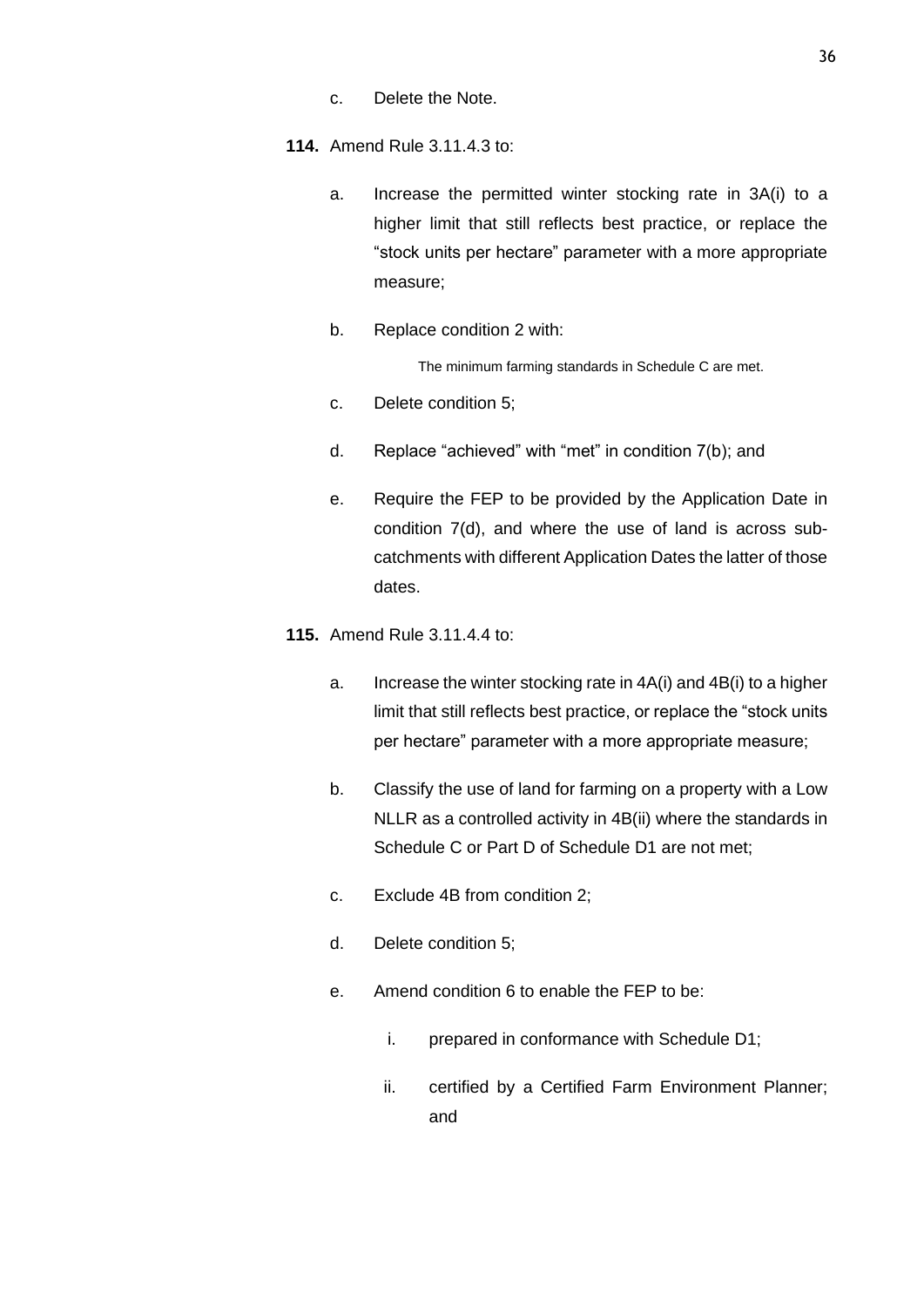- iii. provided on the latter date where the use of land is across sub-catchments with different Application Dates.
- f. Delete matters of control (i), (iii) and (iv).
- **116.** Introduce a new restricted discretionary activity rule for the use of land for farming on a property with a Moderate NLLR where the standards in Schedule C or Part D of Schedule D1 are not met.
- **117.** Amend Rule 3.11.4.7 to:
	- a. Reword 7A as farming in a collective or sector scheme;
	- b. Delete condition 2; and
	- c. Amend condition 4 as follows:

A Farm Environment Plan:

- a. has been prepared in conformance with Schedule D2; and
- b. has been approved certified by a Certified Farm Environment Planner as:
	- i. being in conformance with Schedule D2; and
	- ii. providing evidence to demonstrate the Nitrogen Leaching Loss Rate for the property in conformance with Schedule B; and
	- iii. showing actions and mitigations that demonstrate how the farming activity will achieve the goals and principles set out in Part D of Schedule D2; and
- c. is provided to the Waikato Regional Council by the latter of any relevant Application Date(s) specified in Table 3.11-3; and
- **118.** Delete Rule 3.11.4.9(2) and introduce a new discretionary activity rule as follows (with consequential amendments to the grammar in Rule 3.11.4.9):
	- Any change in the use of more than 20ha of land from:
	- a. Woody vegetation to farming; or
	- b. Any land use to dairy farming
	- measured as a cumulative net total from that which was occurring on the property on [the date this rule is made operative].
- **119.** Amend Schedule A to:
	- a. Replace the date referenced in 4(d) with the date the Schedule is made operative; and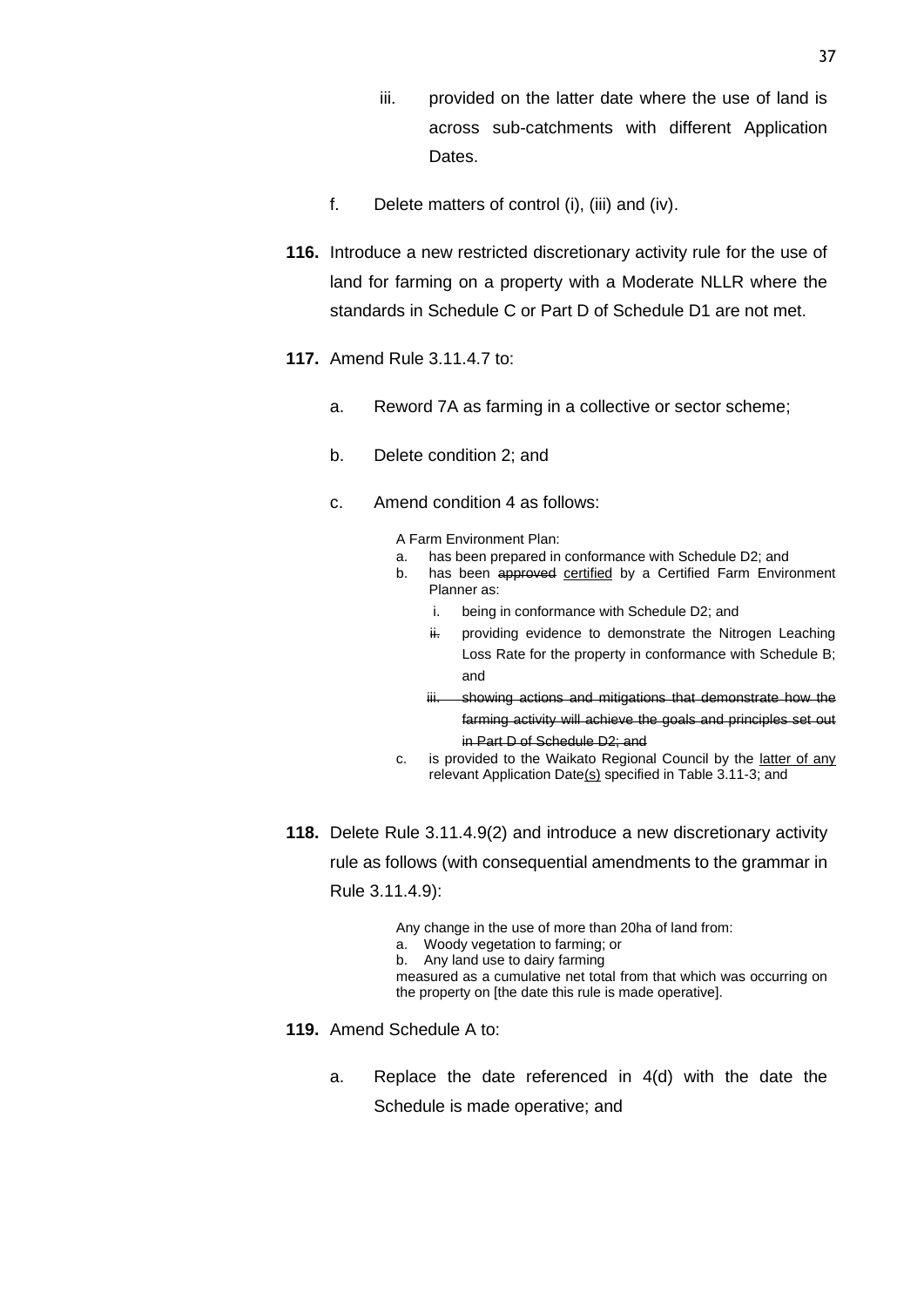b. Amend 4(g) as follows:

If more than one property is farmed as part of a group, the addresses and owners of the other properties and the name of that group any applicable sector scheme.

- **120.** Amend Schedule B as follows:
	- a. In  $2(a)$ , delete "to the 2019/20 year" and item (ii);
	- b. In 2(d), amend as follows:

The following records (where relevant to the calculation and auditing of the Nitrogen Leaching Loss Rate) must be retained for the life of the Regional Plan 10 years and/or the duration of the relevant consent, whichever is longer, and provided to Waikato Regional Council at its request

- c. In 3:
	- i. Amend the title to "A Nitrogen Leaching Loss Rate established via alternative model(s) to Overseer;
	- ii. Delete 3(a) and (b) and replace with:

An alternative Decision Support Tool may be used provided a suitably qualified and experienced nutrient loss modeler confirms to WRC that the model is fit for purpose.

- iii. Amend 3(c) to add the ability for the NLLR to be determined by the suitably qualified and experienced nutrient loss modeler;
- iv. Delete  $3(c)(ii)$  and  $3(d)$ ; and
- v. Amend 3(f) in the same manner as 2(f).
- **121.** Amend Schedule C as follows:
	- a. Amend clause 1(b) to remove the use of the undefined term "paddock", remove the use of the defined term "grazed hectares" and clarify the number of stock in a way that does not require a mathematical calculation and reflects good management practice;
	- b. Delete clause 5, retaining only the exclusions, and move the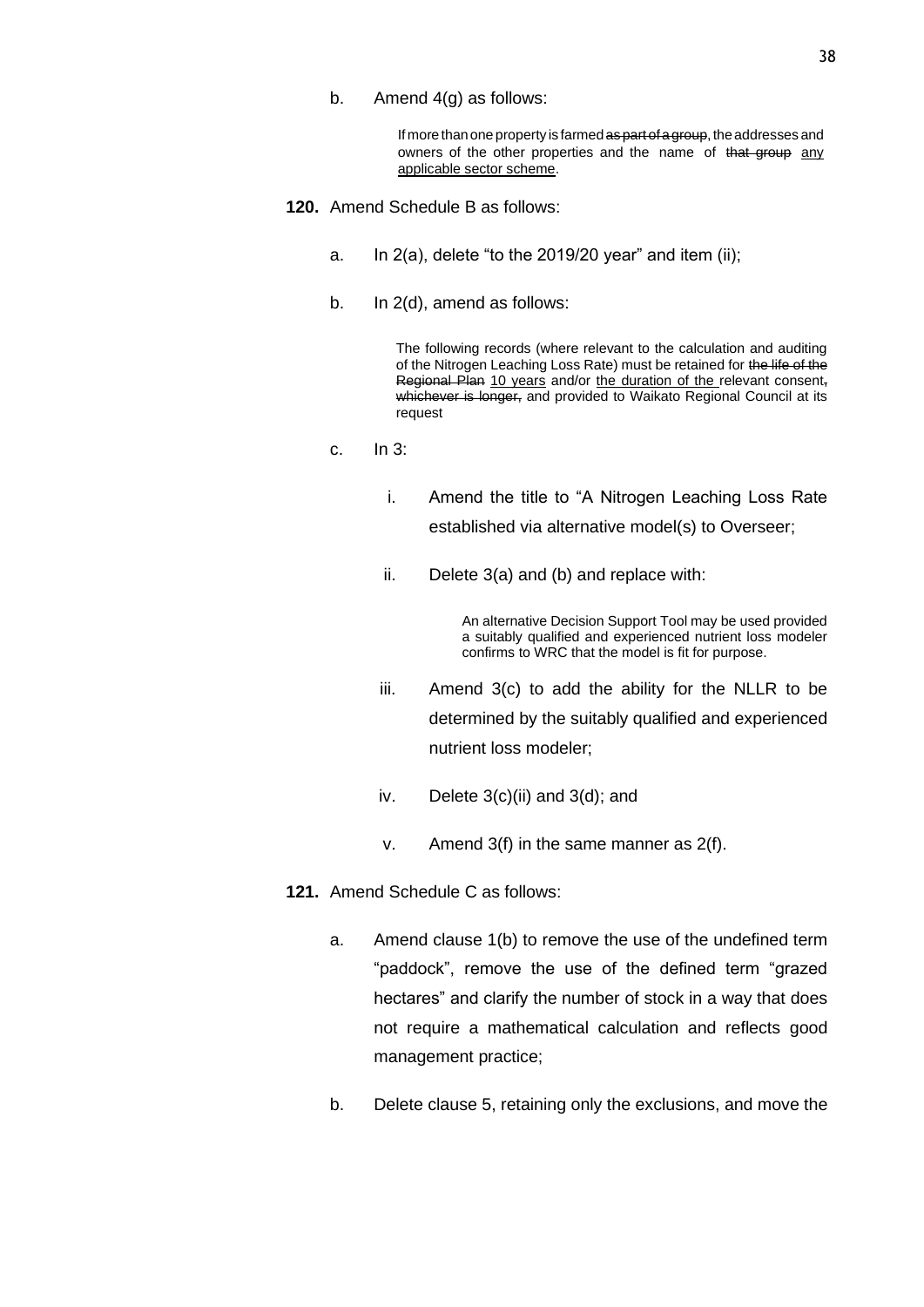content of the clause to a new definition of **Water bodies** for the purpose of Chapter 3.11 amended to clarify it captures farmed animals only consistent with the Decision;<sup>52</sup> and

- c. Delete clauses 6 to 9, or (in the event clause 9 is retained) delete reference to LUC classes and replace with reference to slope over 25°.
- **122.** Amend Schedule D1, Part C, clause 3(e) as follows:

The location (and for named waterbodies, the names) of any permanently or intermittently flowing waterbodies on the property including rivers, streams, drains, wetlands, lakes and springs, specifically identifying any waterbodies that meet the criteria for stock exclusion in Schedule C;

- **123.** Amend Schedule D1, Part D as follows:
	- a. Delete clauses  $1(c)$ ,  $1(d)$ ,  $2$ ,  $8(b)$  and  $8(e)$ ;
	- b. Amend clause 4(a) as follows:

Actions to minimise sediment loss from critical source areas to waterbodies are prioritized in a plan undertaken as soon as possible in accordance with a plan which prioritises those which are near Schedule C Clause 5 waterbodies.

- c. Delete clauses 4(b), 5(a) and (b) or replace references to LUC class 6e, 7 or 8 with references to land where slope exceeds 25°;
- d. In clause 4(c) delete "farm scale";
- e. In clauses 6(a) and (b), delete "culverts";
- f. Replace clause 6(b) with a requirement the FEP have a plan to upgrade all existing races, laneways, (culverts, if retained) and bridges within a timeframe that is achievable taking into account the scale of the farming operation and investment required;
- g. Amend clauses 6(c) and (d) as follows:

New gateways, water troughs, self-feeding areas, stock camps, wallows and other sources of sediment, nutrient phosphorus and

<sup>52</sup> Paragraph 1670.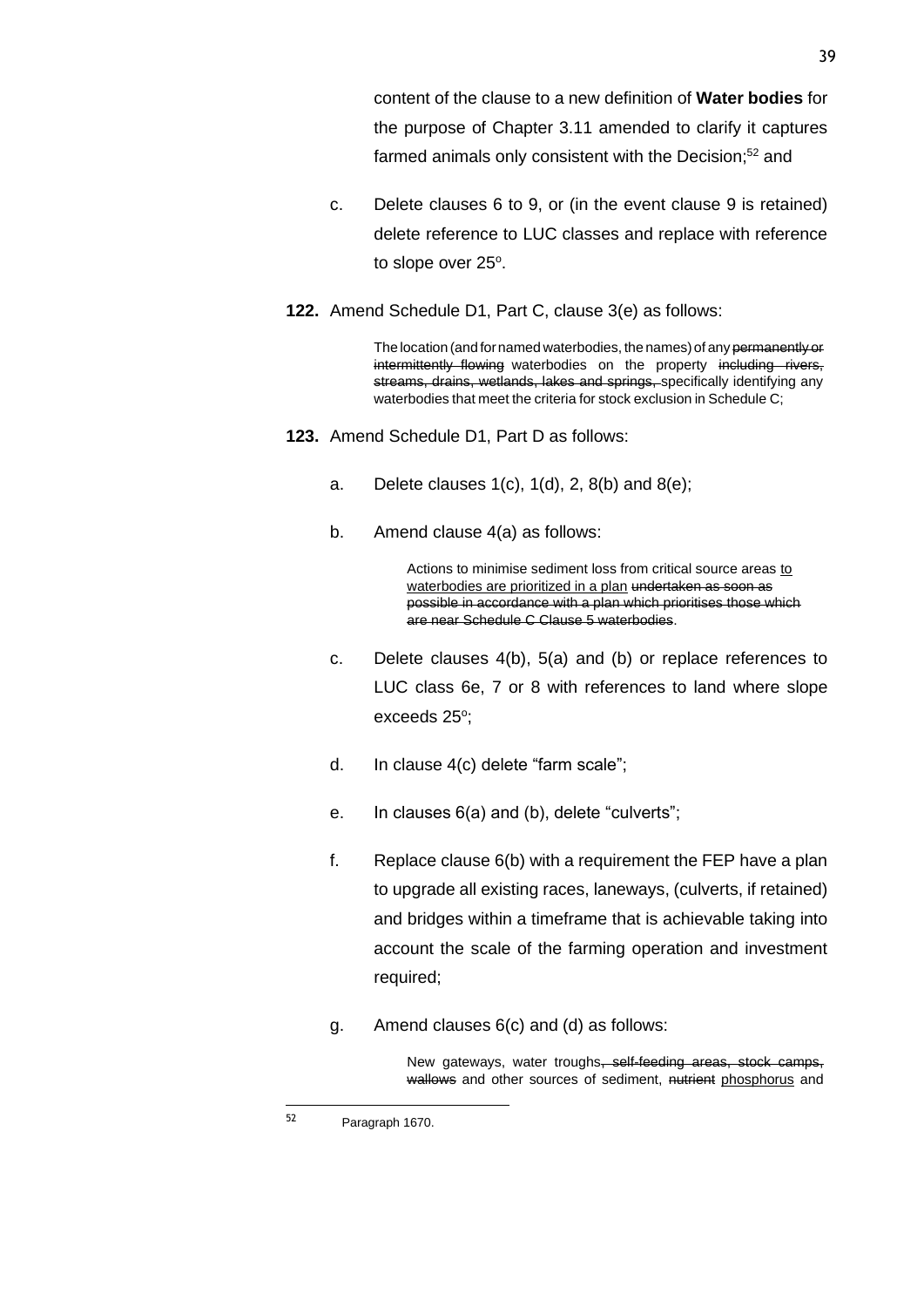microbial pathogen loss are located to minimise the risks to surface water quality away from waterbodies.

Existing gateways, water troughs, self-feeding areas, stock camps, wallows and other sources of sediment, nutrient phosphorus and microbial pathogen loss near waterbodies are re-located to minimise the risks to surface water quality within three years after this chapter becomes operative or an alternative timeframe if required taking into account the scale of the farm and level of investment required.

h. Amend clause 7(a) as follows:

No cultivation of LUC class 6e, 7 or 8 land, or of any land where slope exceeds 20 25 degrees.

**124.** Amend Schedule D2, Part B, clause 2(b) as follows:

Where appropriate, identify and record the specific, time bound actions and mitigations that will be adopted to ensure the farming activities are consistent with the goals and principles set out in Part D of this schedule, that willresultinthe greatest reduction in diffuse discharges as practicable.

**125.** Amend Schedule D2, Part C, clause 2(e) as follows:

The location (and for named waterbodies, the names) of any permanently or intermittently flowing waterbodies on the property including rivers, streams, drains, wetlands, lakes and springs, and specifically identifying any waterbodies that meet the criteria for stock exclusion in Schedule C;

- **126.** Amend Schedule D2, Part D as follows:
	- a. Amend Goal 1:

To manage farming activities in a way that minimises the loss of contaminants losses of nitrogen, phosphorus, sediment and microbial pathogens that potentially affect water quality, from the farm.

b. Amend Goal 2:

To minimise nutrient losses losses of nitrogen and phosphorus to water and avoid inefficient nutrient use.

- c. Delete Principle 9
- d. Amend Principle 11:

Locate and manage farm tracks, gateways, water troughs, selffeeding areas, stock camps, wallows andother critical source areas of runoff to minimise effects on water quality

e. Amend Principle 13:

Achieve the intended equivalent environmental outcomes of to Schedule C through an alternative approach.

f. Amend Goal 6: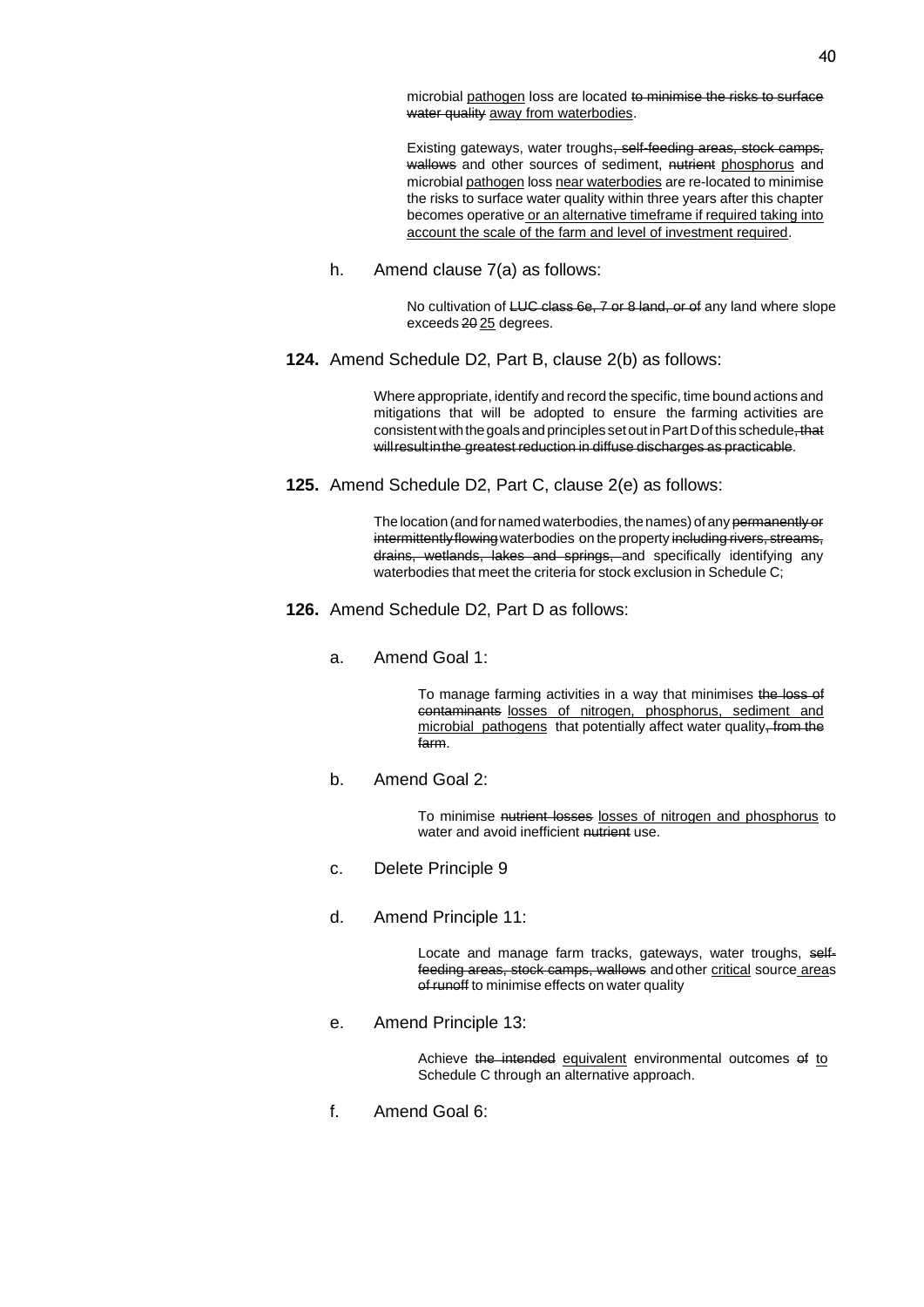To minimise contaminant losses of phosphorus, sediment and microbial pathogens to waterways from soil disturbance and erosion.

g. Amend Principle 15:

Minimise soil losses by either retiring steep erosion prone land, and in particular LUC classes  $6e$ ,  $7$  and  $8$ , or by adopting appropriate soil conservation measures and practices.

h. Amend Principle 16:

Select paddocks areas for growing crops and intensive grazing which minimise possible nitrogen and phosphorus, faecal microbial pathogens, and sediment loss from critical source areas and avoid exacerbating erosion.

i. Amend Principle 18:

Maintain or improve the physical and biological condition of soils in order to minimise the movement of sediment, phosphorus and other contaminants microbial pathogens into waterways.

j. Amend Goal 7:

To minimise contaminant losses of microbial pathogens to waterways from farm animal effluent.

k. Amend Principle 20:

Have sufficient storage available for farm animal effluent and wastewater and actively manage effluent storage levels to ensure no discharge of contaminants untreated effluent to waterways at all times.

l. Amend Goal 8 to specify the contaminants of interest.

**127.** Amend 3.11.6 to:

- a. remove all references to "attribute states";
- b. clarify that progress is to be made towards achieving the water quality values rather than the water quality values being achieved within the 10 year timeframe; and
- c. delete the reference to the nitrogen "load to come".
- **128.** Amend Table 3.11-1(a) for sub-catchment 66 (Waikato at Ohakuri) to remove the unfounded requirement to improve the clarity.
- **129.** Delete the note below Table 3.11-2.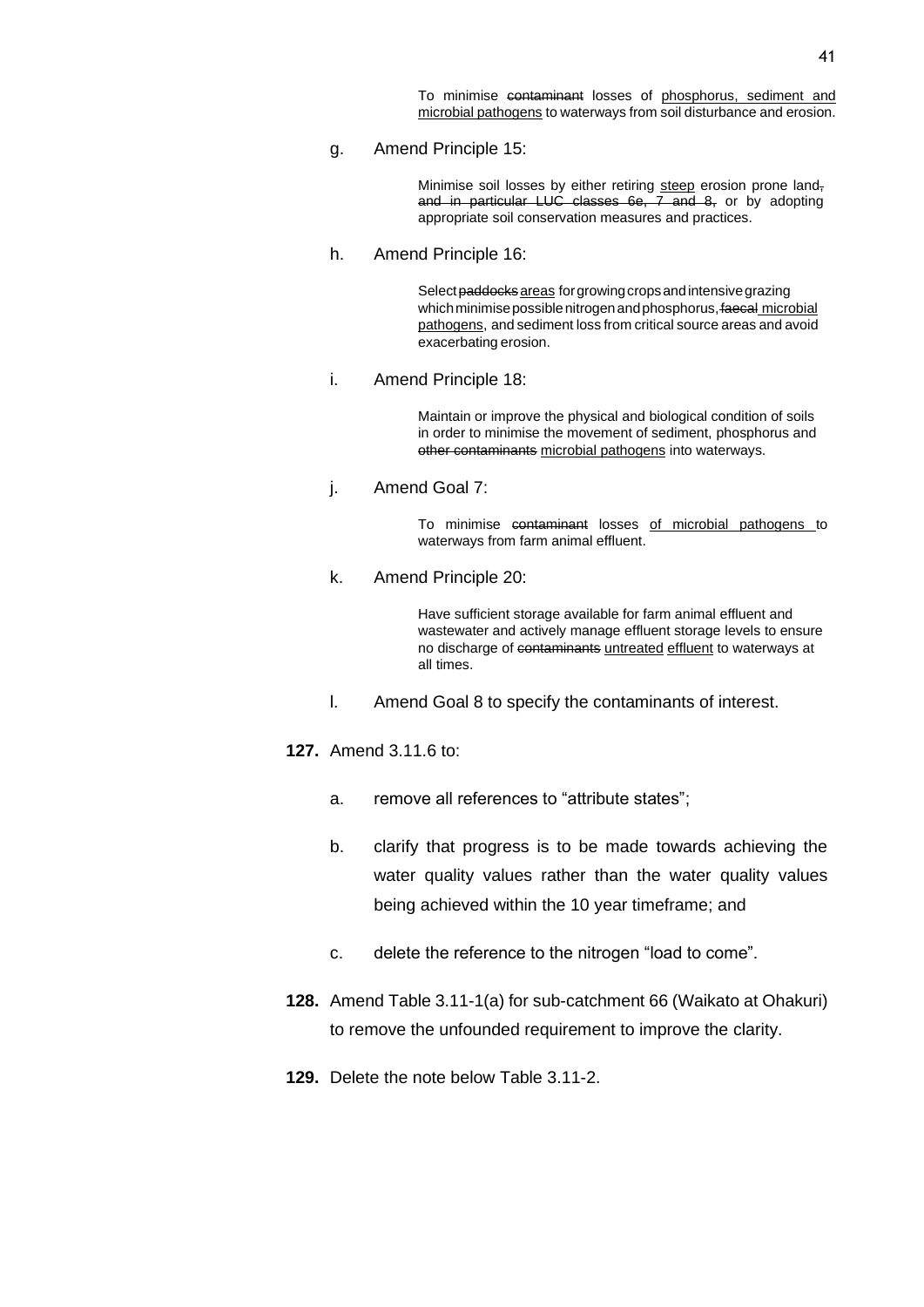- **131.** In the Glossary:
	- a. Amend Certified Farm Environment Planner and Certified Farm Nutrient Advisor as follows:

…is a person who <del>has been approved by the Chief Executive of the</del> Waikato Regional Council to provides...

- b. Amend the definition of Diffuse Discharges to delete the phrase "of contaminants" or to amend the definition to refer to the four contaminants controlled by PC1;
- c. Amend the definition of Grazed Hectares to delete "for a period of 10 years from the date the land is retired";
- d. Amend the definition of Property to delete reference to "and is a single operating unit for the purpose of management" or such other relief that better reflects how farming actually occurs on multiple land areas;
- e. Amend the definition of slope to address the concerns outlined above; and
- f. Add a definition of waterbodies using Clause 5 of Schedule C that continues to exclude ephemeral waterbodies.
- **132.** Through-out PC1 consistently use the defined terms when appropriate to do so, including but not limited to farming rather than farming activities.

**WAIRAKEI PASTORAL LIMITED**, by its counsel:

\_\_\_\_\_\_\_\_\_\_\_\_\_\_\_\_\_\_\_\_\_\_\_\_\_\_\_\_\_\_\_\_\_\_\_

**Signature**: **B S Carruthers Date**: 8 July 2020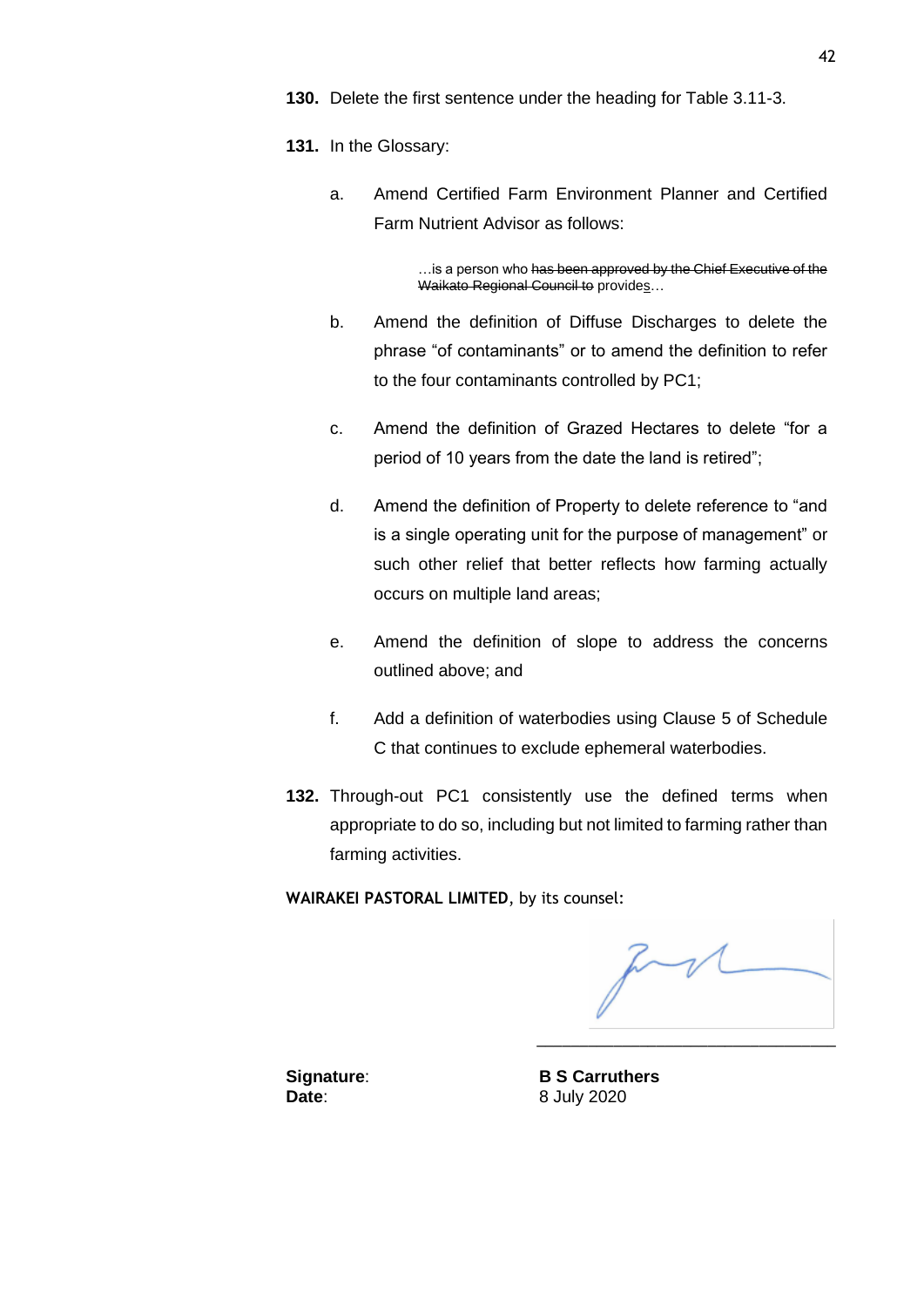| <b>Address for Service:</b> | <b>Bronwyn Carruthers</b><br><b>Shortland Chambers</b><br>PO Box 4338<br><b>Shortland Street</b><br><b>Auckland 1140</b> |
|-----------------------------|--------------------------------------------------------------------------------------------------------------------------|
| Telephone:                  | $(021)$ 685 809                                                                                                          |
| Email:                      | bcarruthers@shortlandchambers.co.nz                                                                                      |
| TO:                         | Registrar, Environment Court, Auckland                                                                                   |

**AND TO:** Respondent